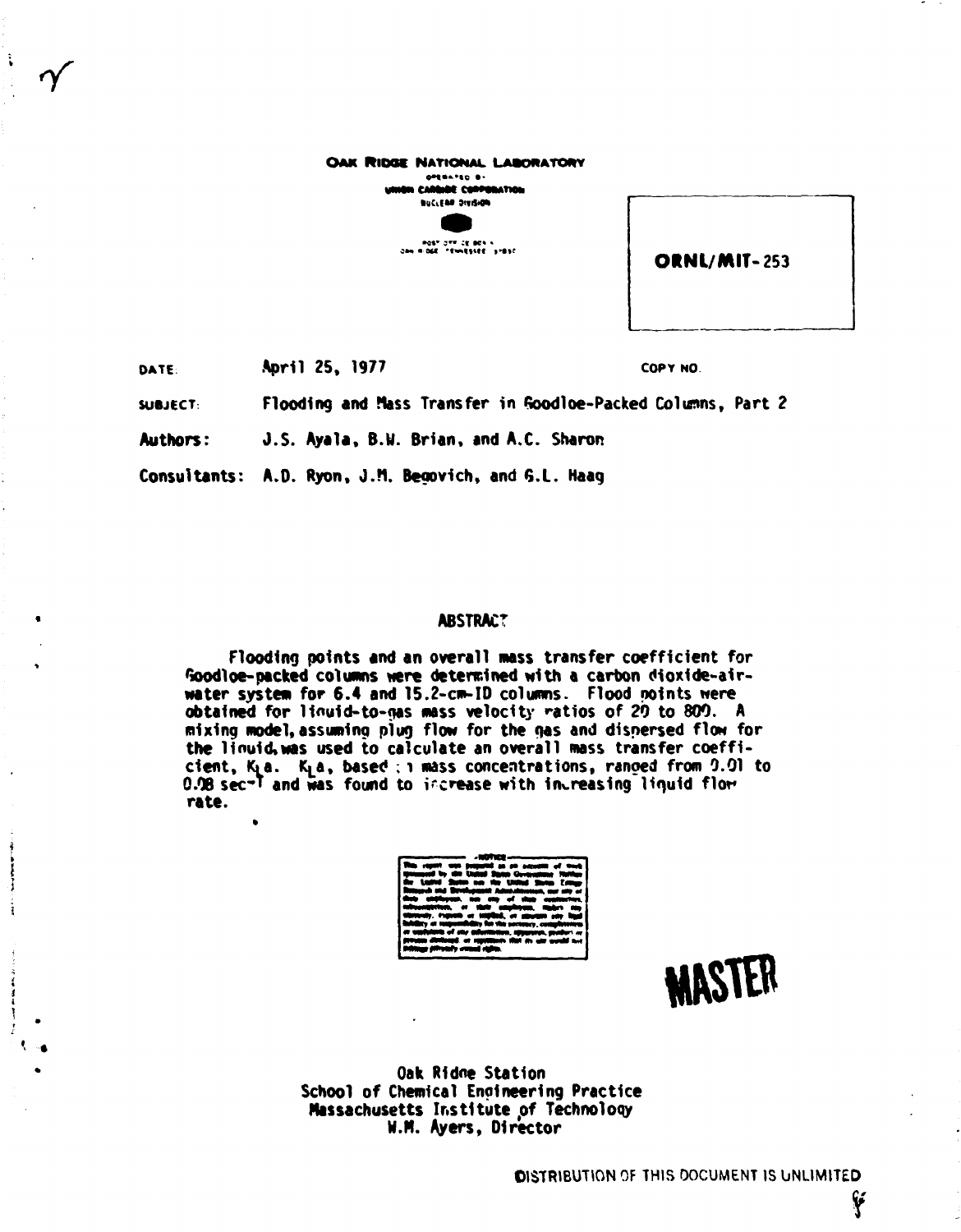# **Contents**

| 1.  |                                                         | 4               |
|-----|---------------------------------------------------------|-----------------|
| 2.  |                                                         | ÷               |
|     | 2.1                                                     | 4               |
|     |                                                         | 5               |
| 3.  | Determination of Mass Transfer Coefficients             | 5               |
| 4.  |                                                         | 7               |
|     |                                                         | 7               |
|     |                                                         | 8               |
|     | 4.2.1 Flooding Point Determinations                     | 8               |
|     | 4.2.2 Mass Transfer Experiments                         | 8               |
|     | 5. Results and Discussion of Results                    | 10              |
|     | 5.1                                                     | 10              |
|     | 5.2 Dispersion and Mass Transfer Coefficients           | 18              |
| 6.  |                                                         | 18              |
| 7.  |                                                         | 22              |
| 8.  |                                                         | 22              |
| 9.  |                                                         | 22              |
| 10. |                                                         | 23              |
|     |                                                         | 23              |
|     |                                                         | 25              |
|     | 10.3<br>Determination of Liquid Peclet Number           | 27              |
|     | Basis for Plug Flow Assumption in the Gas Phase<br>10.4 | 28              |
|     | 10.5                                                    | 29              |
|     | 10.6                                                    | 35              |
|     | 10.7                                                    | 37 <sup>°</sup> |

# **Page**

 $\hat{\mathbf{I}}$ 

 $\frac{1}{2}$ 

 $\ddot{\phantom{0}}$ 

 $\ddot{\phantom{0}}$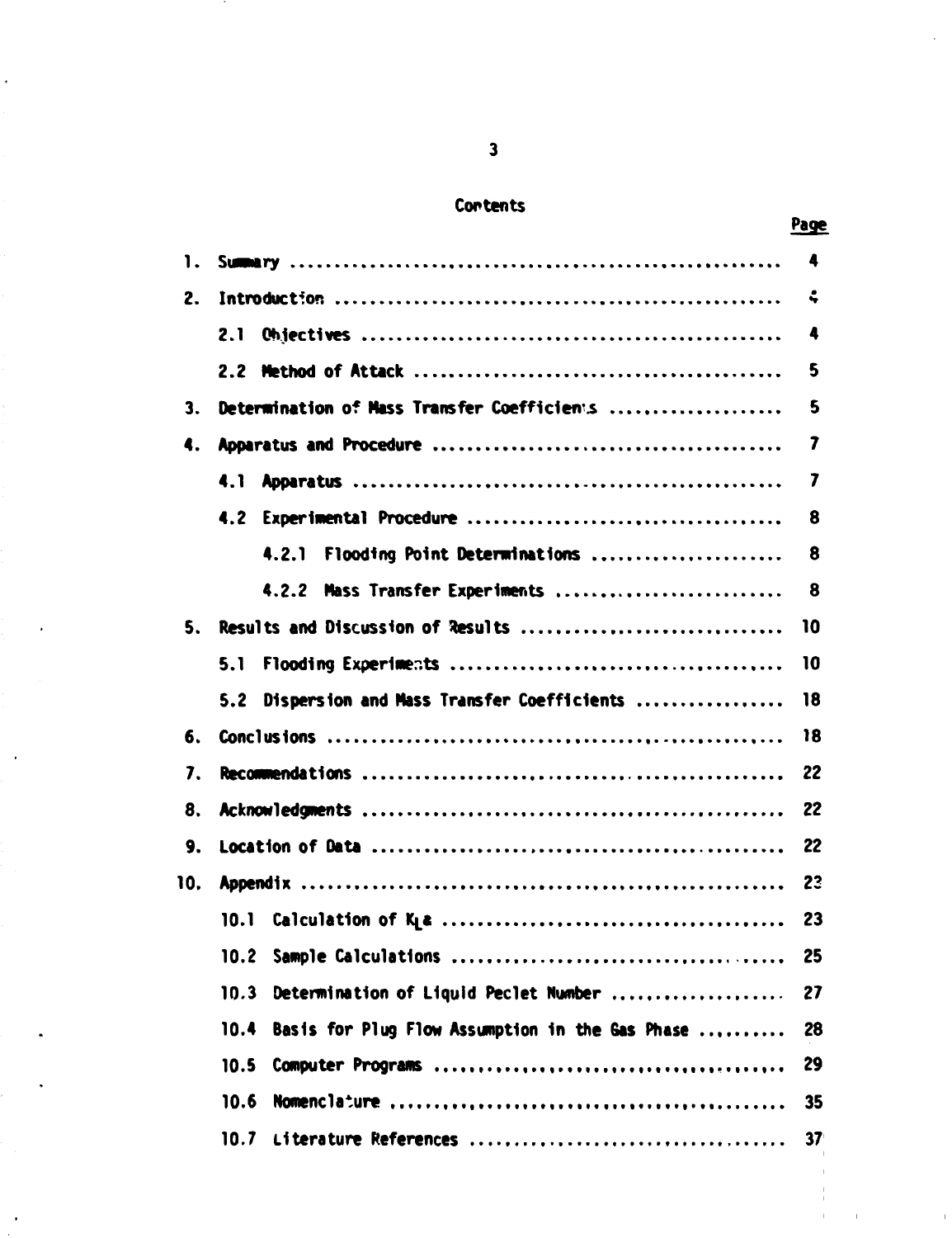#### **1. SWfMRY**

**Flooding points were determined In 6.4 and 15.2-cm-IQ Gocdloe-packed columns for 1iquid-to-§«s mass velocity ratios of 20 to 800. The water flow rate was Insufficient to flood a 27.9-cm-ID column. Tracer experi**ments performed in the 15.2-cm-ID column yielded Peclet numbers for the **liquid of 11 to 25. Mass Transfer experiments, performed in each column, utilized a countercurrent flow of 4 to 5% carbon dioxide in air and water. However, data for the 27.9-cn-ID column was inconsistent wiut a mass balance and wc\$ therefore discarded. The inlet and outlet gas concentrations were measured with a gas chromatograph and the water-carbon dioxide concentration was measured by a titration. A model assuming plug flow \*or the gas and dispersed flow for the 11quid was used to calculate**  the overall mass transfer coefficient, K<sub>L</sub>a. K<sub>L</sub>a was found to increase with increased liquid flow. There was little dependence of KLa on column: **diameter.** 

# **2. INTRODUCTION**

**Krypton gas is recovered from HTGR off-gas streams by countercurrent absorption In liquid carbon dioxide. Goodloe stainless steel wire mesh packing (10) was chosen for the absorption columns since the process operates at -20°C and about 20 atm pressure. To facilitate future column design, the hydrodynamics and mass transfer within Goodloe-packed columns are required. Choi** *et al.* **(4) investigated flooding in Goodloe-packed columns for a1r-water countercurrent flow and Chao** *et al.* **(3) investigated both flooding and mass transfer of carbon dioxide in air to water with the packing for liquid-to-gas mass velocity ratios of 1 to 23 in a 6.35-cm-ID column and 2 to 10 in a 15.2-cm-ID column. The present study determined the flooding points In two columns of the same diameter for liquid-to-gas mass velocity ratios of 20 to 800 which approximate the ratios in the krypton/liquid carbon dioxide system. In addition, a mass transfer coef**ficient for the absorption of carbon dioxide in water was investigated as **a function of liquid and gas flow rates. Although, as with past Investi**gations, the gas phase was assumed to be in plug flow dispersion in the **liquid phase, and hence the Peclet number,was experimentally determined prior to calculation of the mass transfer coefficient.** 

#### **2.1 Objectives**

**The objectives were:** 

**1. To experimentally determine the flooding points for the 6.4- and 15.2-cm-ID columns at liquid-to-gas superficial mass velocity ratios of 20 to 800.**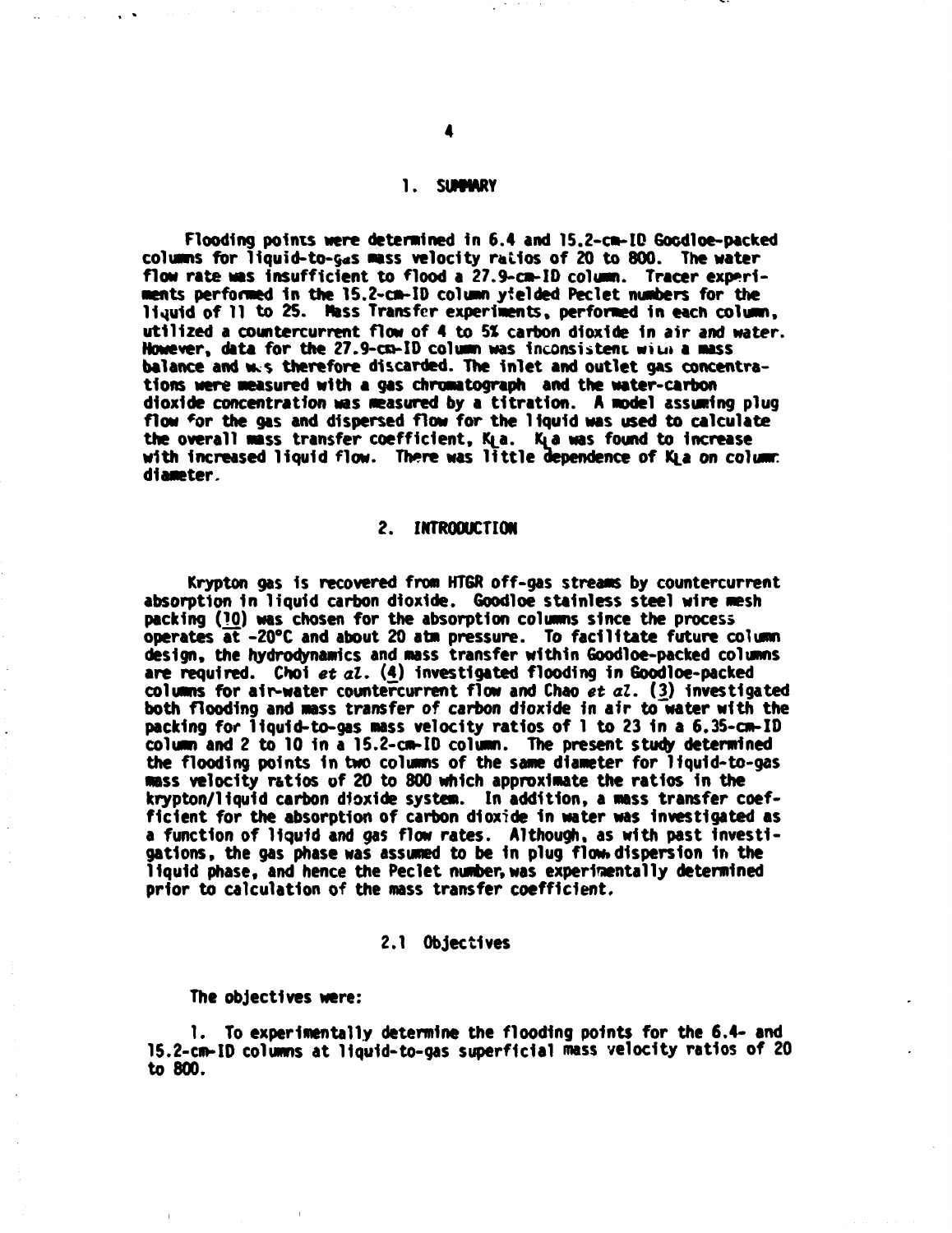**2. To experimentally determine the liquid phase Peclet number.** 

**3. To calculate mass transfer coefficient and Investigate Its depend ence on gas and liquid flow rate.** 

#### **2.2 Kethod of Attack**

**The flooding points were determined for ?iquid-to-gas superficial mass velocity ratios of 20, 50, 100, 200, 400, and 800 to simulate the liquidto-gas flow rates used In the low temperature KALC process. The flooding curve was generalized for any fluid system and column diameter with a generalized correlation similar to the Eckert Correlation (6). Pressure**  drops through the two columns and pressure profiles along the length of the **columns were also determined.** 

**The Peclet number for the liquid phase was determined through tracer studies in the 15.2-cm-ID column with the analysis of moments nethod** *[7).*  **Mass transfer coefficients were then calculated with the assumption of~no dispersion (plug flow) In the gas phase and dispersion proportional to the experimentally determined Peclet number in the liquid phase. These calcu**lations were performed for L/G mas: ratios of 20, 50, 100, 200. 400, and **800 at 80% of the gas flow rate necessary for flooding.** 

#### **3. DETERMINATION OF MASS TRANSFER COEFFICIENTS**

**To calculate the mass transfer from the gas to the liquid and to evaluate the overall mass transfer coefficients, It was necessary to relate**  the g<sub>25</sub> and liquid concentrations within the column to the inlet and outlet **concentrations, flow rates, and dispersion within the column. Miyauchl has developed a model for countercurrent mass transfer that provides relations between these parameters (9). This model assumes a constant axial dispersion coefficient for each phase. EG and E^, and constant superficial velocities, UQ and Uj.. Measuring the distance along the column, z, from the gas phase inlet, a steady state mass balance for the two phases yields:** 

$$
E_{c} \frac{d^{2}C_{G}}{dz^{2}} - U_{G} \frac{dC_{G}}{dz} - K_{G}a(C_{G} - mc_{L}) = 0
$$
 (1)

$$
E_{L} \frac{d^{2}C_{L}}{dz^{2}} + U_{L} \frac{dC_{L}}{dz} + K_{L}a(C_{G} - mC_{L}) = 0
$$
 (2)

Following Miyauchi's development, Eqs. (1) and (2) can be written in dimen**slonless form,**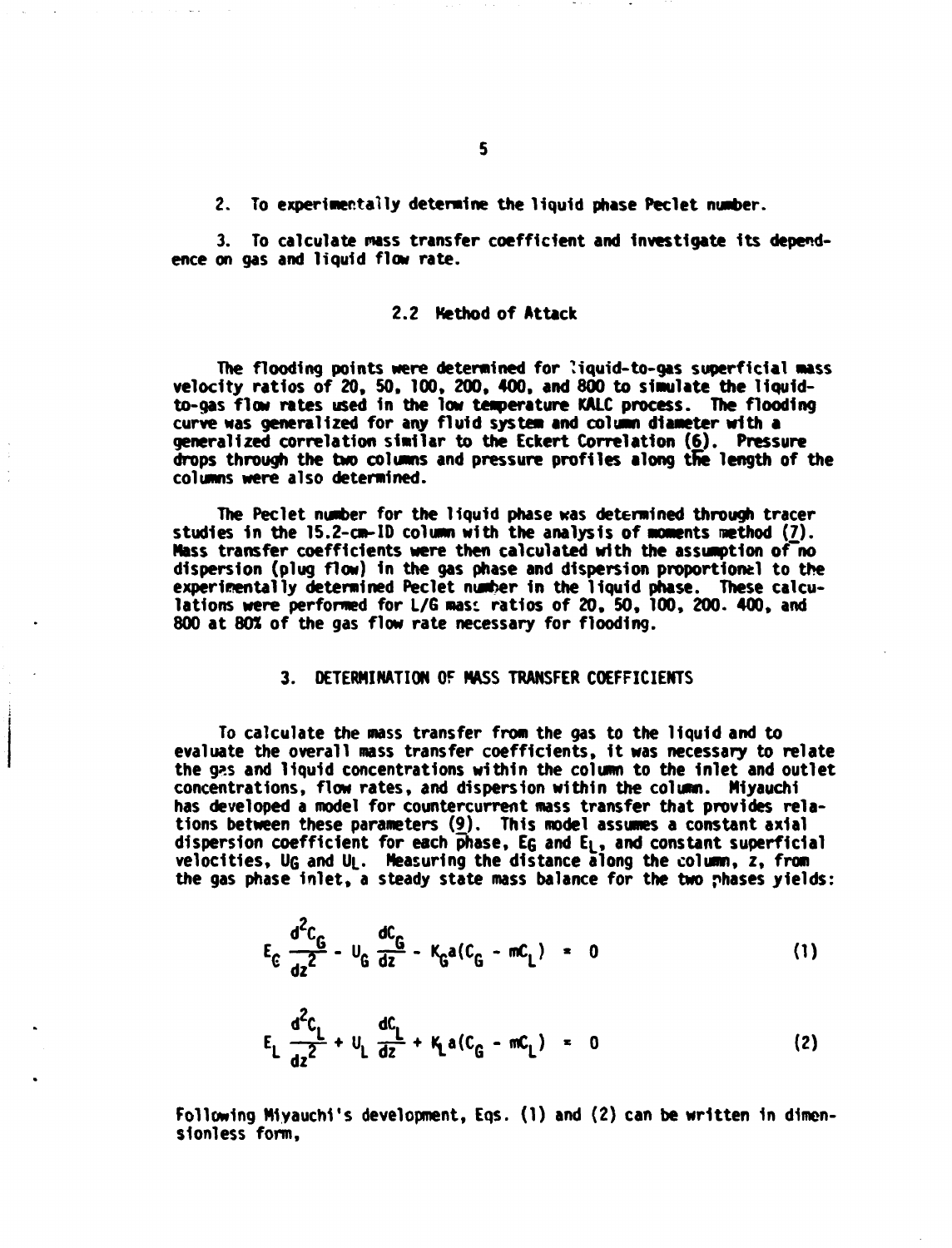$$
\frac{1}{P \epsilon_G} \frac{d^2 C_G}{dz_*^2} - \frac{dC_G}{dz_*} - \frac{K_G aH}{U_G} (C_G - aC_L) = 0
$$
 (3)

$$
\frac{1}{P\mathbf{e}_L} \frac{d^2 C_L}{dz_*} + \frac{dC_L}{dz_*} + \frac{K_L aH}{U_L} (C_G - mC_L) = 0 \tag{4}
$$

**As the Peclet numbers approach Infinity, the effect of convection becomes •wach greater than that of dispersion and the column approaches a plug flow condition. At the other extreme, when the Peclet number approaches zero, the column approaches the behavior of a perfectly nixed vessel or CSTR.**  At intermediate Peclet numbers both convection and dispersion are important. **This condition Is termed dispersed flow.** 

**Determination of the Peclet number requires experimental information. Concentration profiles would Indicate the Peclet number range In the column but would not give an accurate numerical value. A better approach Is to perform tracer experiments such as those described by Levensplel (7). The Peclet number can be related to the variance in tracer concentration response curves. The variance,**  $\sigma^2$  **is given by** 

$$
\sigma^2 = \frac{\int_0^{\infty} t^2 c_i dt}{\int_0^{\infty} c_i dt} - \overline{t}^2
$$
 (5)

where the mean residence time,  $\bar{t}$ , is given by

**f t c1 dt**   $t = \frac{0}{10}$  (6) **<sup>C</sup> 1**

Converting to the dimensionless variance,

$$
\sigma_{\theta}^2 = \frac{\sigma^2}{\tau^2} \tag{7}
$$

**Levensplel states for a closed system,**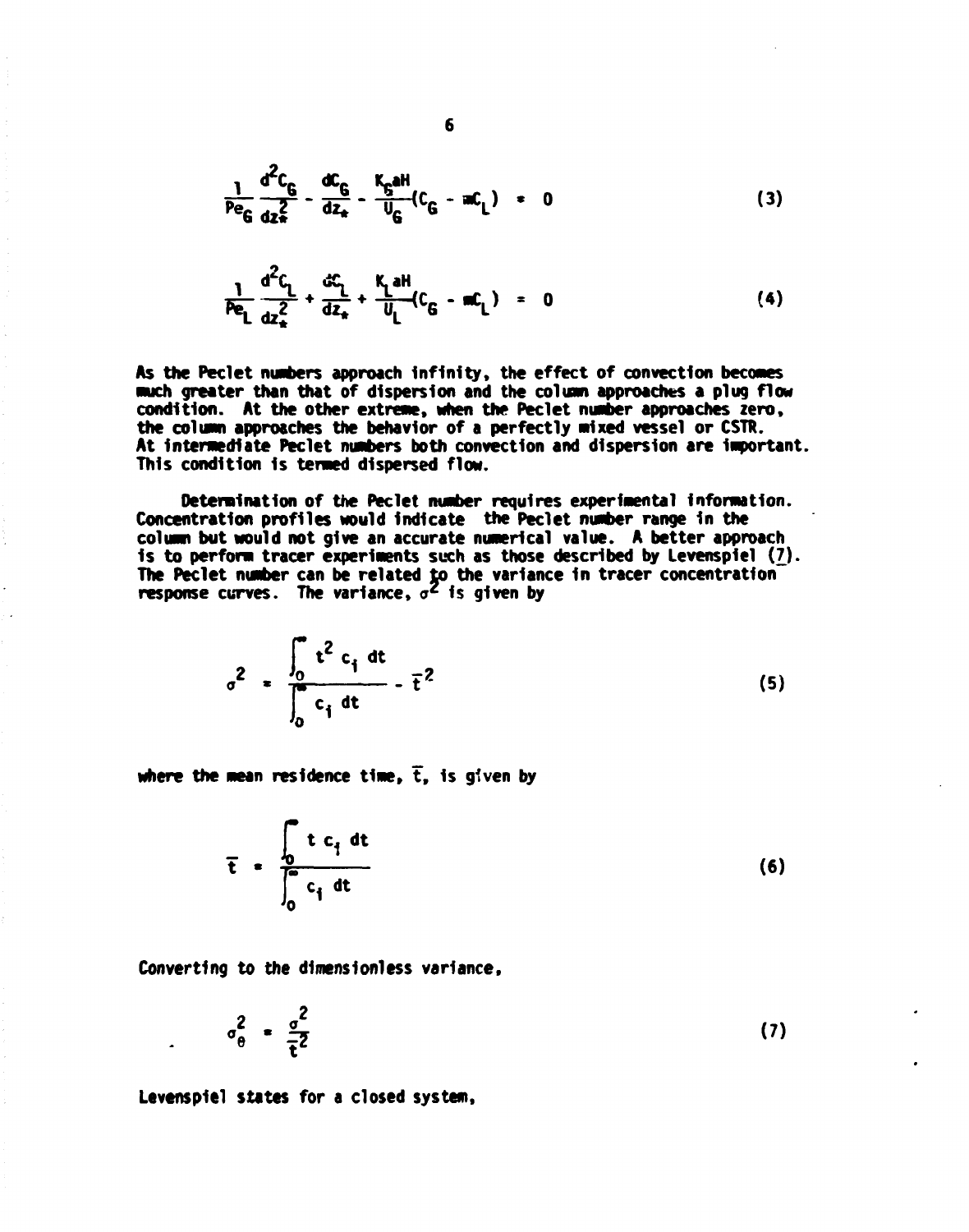$$
\sigma_0^2 = \frac{2}{Pe_i} - \frac{2}{Pe_i^2} (1 - e^{-Pe_i})
$$
 (8)

Having obtained o<sub>n</sub> and therefore the Peclet number, Eqs. (3) and (4) can be solved with appropriate boundary conditions. Because it was not possible to measure gas phase dispersion, plug flow was assumed. An experiment to estimate the gas phase Peclet number with no water in the **column 1s discussed in Appendix 10.4. This assumption eliminates the first term In Eq. (3). The three required bourdary conditions are:** 

at 
$$
z_n = 0
$$
:  $C_G = 1$   
\n
$$
\frac{dC_1}{dz_n} = 0
$$
\n(9)

**and** 

at 
$$
z_{\ast} = 1
$$
:  
\n
$$
\frac{dC_{L}}{dz_{\ast}} = Pq(C_{L}^{T} - C_{L})
$$
\n(10)

**where:** 

$$
C_{L_1} = C_{L_1} at z_{*} = 1 + \delta z_{*}
$$
  
\n $C_{L_1} = C_{L_1} at z_{*} = 1 - \delta z_{*}$ 

**I.e. , the liquid concentration just above and below the top of the bed** *to*  **account for the concentration discontinuity Introduced from assuming the**  liquid is in dispersed flow. The calculation procedure for K<sub>L</sub>a is dis**cussed 1n Appendix 10.1.** 

#### **4. APPARATUS ANO PROCEDURE**

#### **4.1 Apparatus**

**The apparatus consists of three plexlglas columns (6.4, 15.2, and 27.9\* cm-10) packed with #316 stainless steel Goodloe wire mesh packing. Each column has 24 ports to which eight manometers can be connected. The gas flow 1s measured with one of three rotameters and 1s Introduced at the bottom of the two smaller columns via a capped pipe containing four holes,**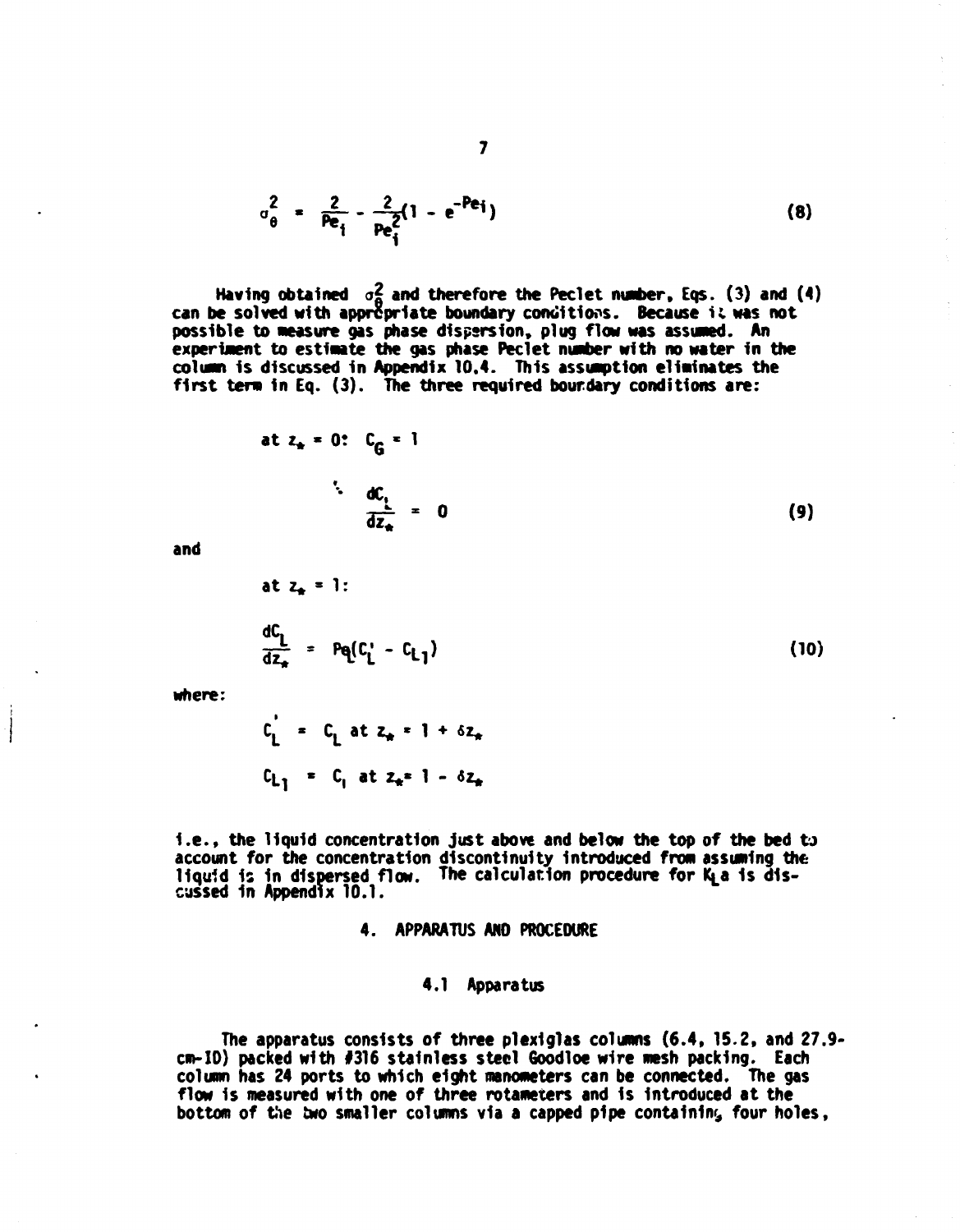**and at the botton of the largest column via a sparging ring. Carbon dioxide**  gas, the flow rate of which is measured with a separate rotameter, is mixed **with the air In a mixing tank to provide a uniform feed prior to introduction**  to the column. A schematic of the apparatus is presented in Fig. 1.

**Mater flow to the smallest column Is measured with one of two rotaneters and is delivered to the top of the column through a simple distributor. Pall rings are located above the packing to distribute the water feed evenly. Up**  to 56 liters/min of water can be fed to the top of either of the larger col**umns. A plexiglas disc distributor is mounted at the top of each of these columns, and water flows down through holes in the disc, while gas escapes through tubes which extend through the disc above the water level. Hater exits the columns through a drain or a pump. The water flow rates through the smallest column are low enough so that only the gravity drain is necessary. However, to maintain a stable liquid level in the bottom of the column, a variable-height Heir pot is included in the gravity drain. A pump removes the water from the larger columns. The water level at the bottom of the larger columns is maintained by adjusting a throttling valve in the line to the pump as well as adjusting the height of the Heir pot. A Radiometer Copenhagen Automatic Tltrator and a Traycor Model 550 6as Chromatograph were available for determination of aqueous and vapor phase carbon dioxide concentrations.** 

#### **4.2 Experimental Procedure**

#### **4.2.1 Flooding Point Determinations**

**The experimental procedure for determining the flooding points of the two smaller columns for liquid-to-gas mass flow rate ratios of 20 to 800 was similar to that of Chao et al. (3). The column was first completely filled with water and then drained. In most experiments the water flow rate was set and the gas flow rate was increased until flooding was observed. In the smallest column, however, several flooding points were determined by setting the gas flow rate and increasing the liquid flow rate until flooding was observed. Six manometers were connected to sampling ports** *of* **different heights along the column. The pressure at each port was recorded at each gas and liquid flow rate. Readings were taken after the pressures had stabilized for each change in liquid or gas flow rate.**  The time for stabilization was between 1 and 5 min. Water and air flows **were stopped after each flooding point had been determined, and the column**  was allowed to drain for 5 to 10 min. A number of experiments were re**peated to determine reproducibility of the results.** 

#### **4.2.2 Mass Transfer Experiments**

**Mass transfer parameters were determined at eleven operating conditions on the two columns. A 4 to 5% carbon dioxide/air mixture was fed into the bottom of the column and water Into the top at the desired flow rates. Samples were taken from the gas and liquid Inlet streams at the start**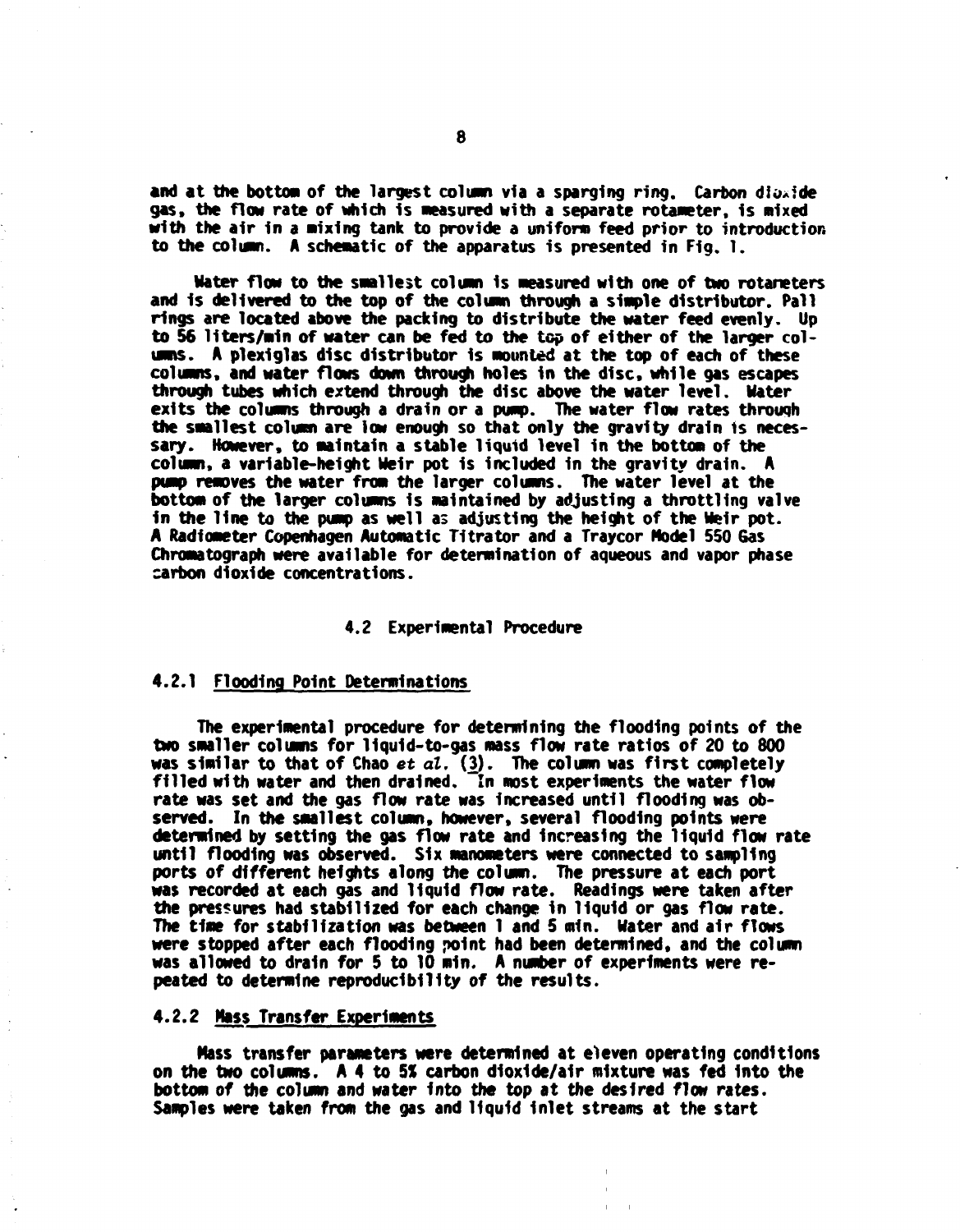

۱n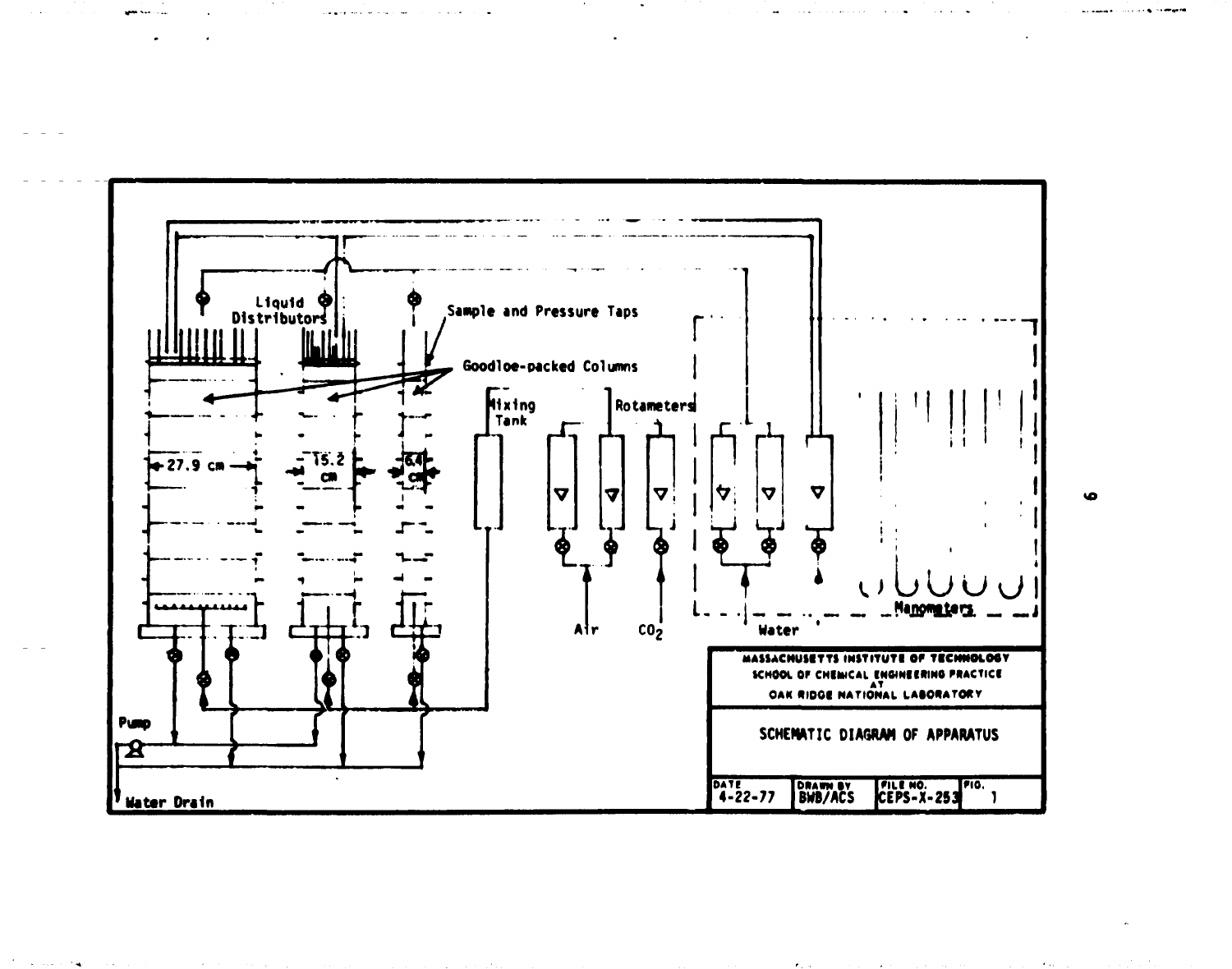**and finish of each run and at 10-min Intervals from both outlet streams until two consecutive samples yielded the same concentration. The column was considered at steady state at that time.** 

**The gas phase concentration profile along the length of the column was determined for the largest and smallest columns with the method of Chao** *et at.* **(3). Samples were taken at twelve points in each column. The samples were then injected into the gas chromatograph to determine the carbon dioxide concentration.** 

**Dispersion 1n the liquid phase was determined by quickly pouring fifty milliliters of a saturated potassium chloride solution into the liquid Inlet of the column during a mass transfer run and recording the change in electrical conductivity of the outlet liquid with time. Since the concentration is proportional to the conductivity, the resulting data were analyzed to determine the Peclet number.** 

#### **5. RESULTS AND DISCUSSION OF RESULTS**

#### **5.1 Flooding Experiments**

**The pressure profile in the 6.35-cm-ID column is nearly linear for all gas flow rates except near the bottom of the column at the highest gas rate prior to flooding (Fig. 2) . This implies that the resistance to gas flow at constant liquid flow rates is uniform throughout the length of the column. As the gas flow rate Is Increased to nearly the rate necessary for flooding, the pressure drop across the bottom section of packing Increases faster than that across the remainder of the column. This is due to**  loading, a phenomena which is similar to localized flooding, but which is **visually observed as a stable liquid holdup in a section of the packing.**  Loading at the bottom of this column is due in part to the air distributor. **Mater passing through the column tended to drain from the bottom of the packing In sheets rather than In streams. Air Introduced through four holes in the pipe distributor was blown radially outward from the center of the column. This air, especially at flow rates above 80% of those necessary for flooding, tended to blow sheets of water back Into the packing, most markedly at the Interface between the packing and the column wall.** 

**The behavior displayed by the 15.2-cm-ID column is somewhat different from that of the smaller column (Fig. 3). The greatest pressure variation within the column 1s seen to take place across the bottom section of packing. This pressure variation results from the bottom segment of packing being loaded. The method of air feed to this column 1s similar to that of the smaller column, and the same water sheeting effect was noted under the bottom section of packing. As the gas flow rate Increased, the pressure drop through the bottom section of packing and the height of the loaded section Increased. Because of Increased loading, hence Increased resistance to gas flow, the pressure necessary for the gas to overcome the resistance Is correspondingly greater. The column pressure profile**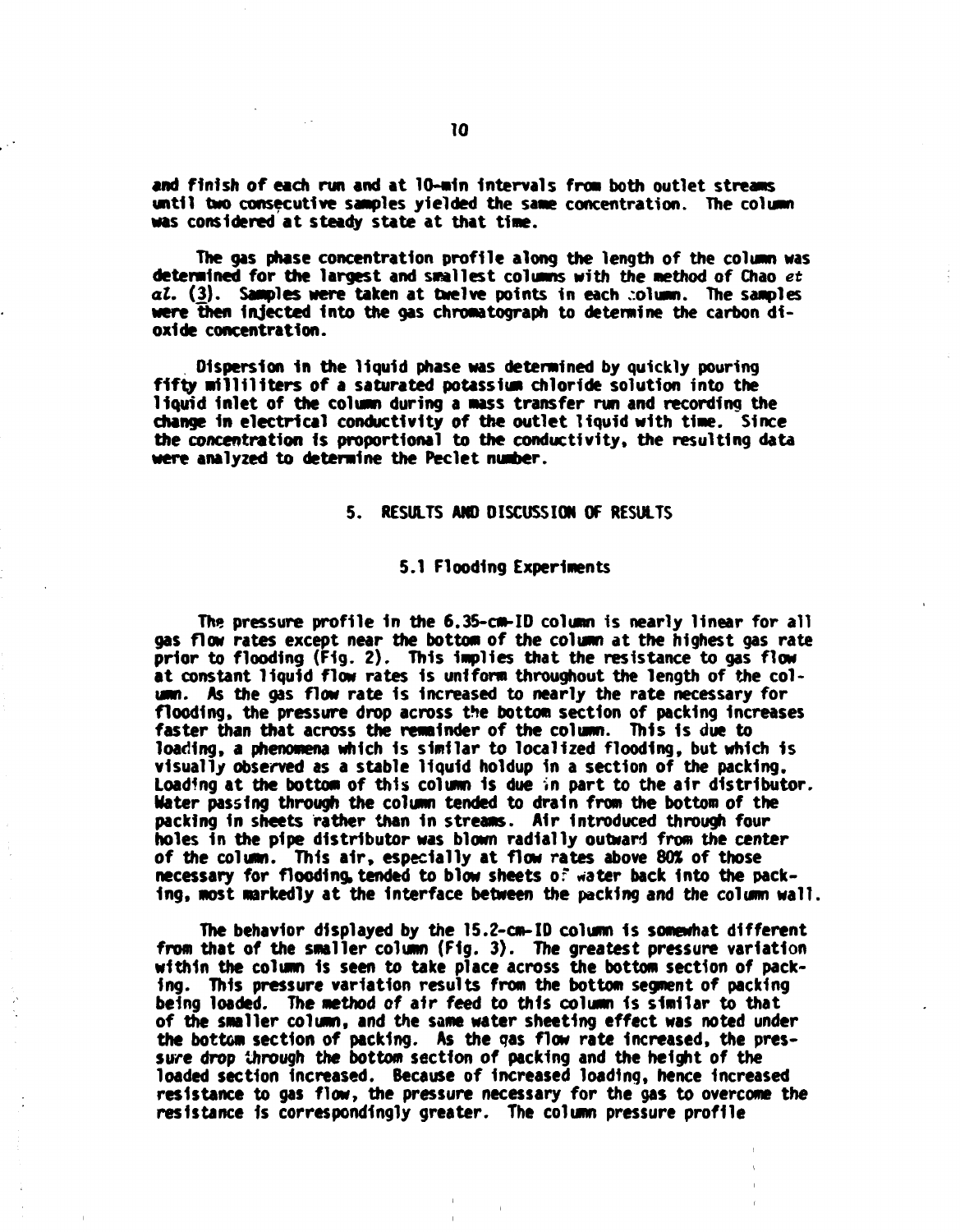

 $\ddot{\phantom{a}}$ 

 $\equiv$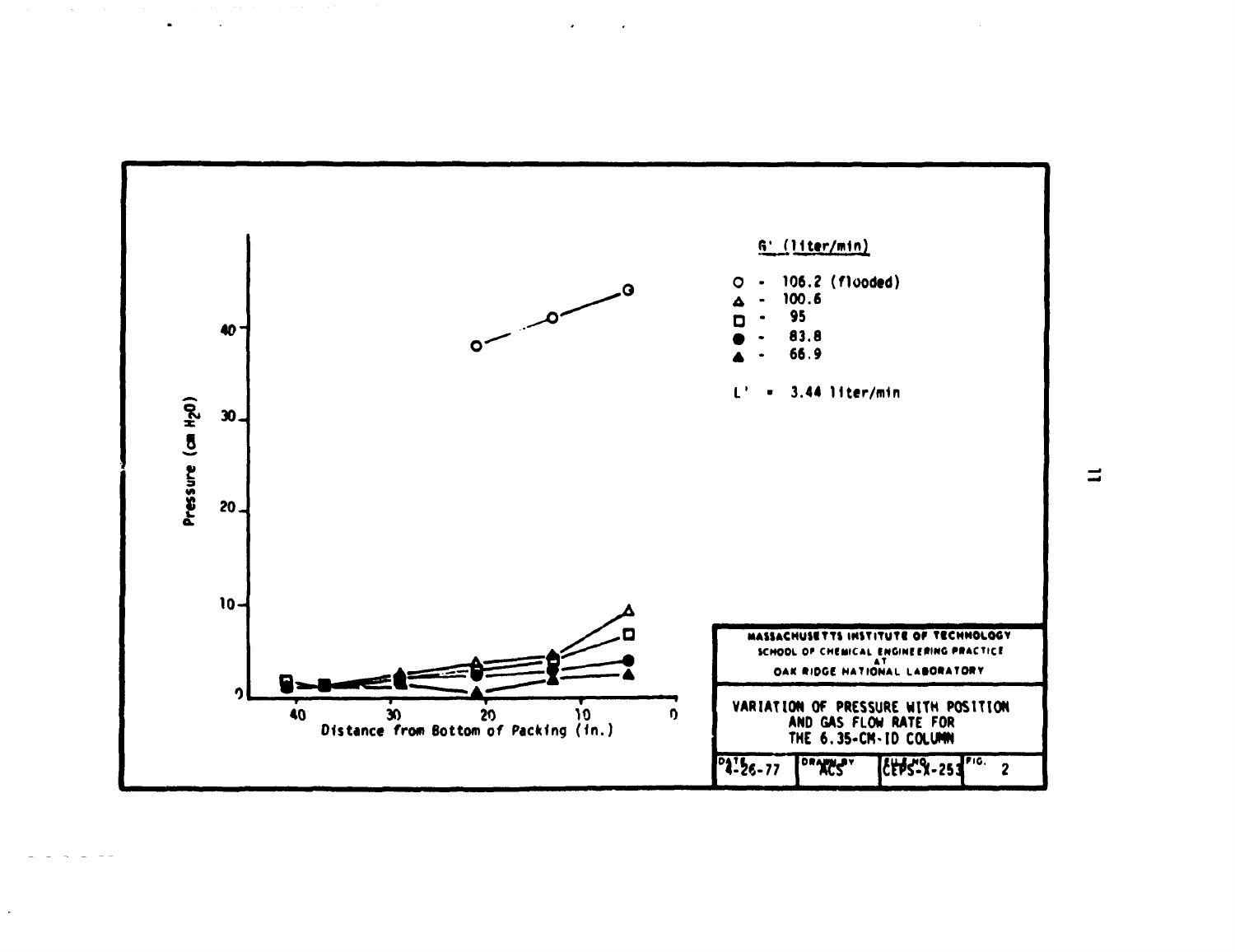

 $\vec{v}$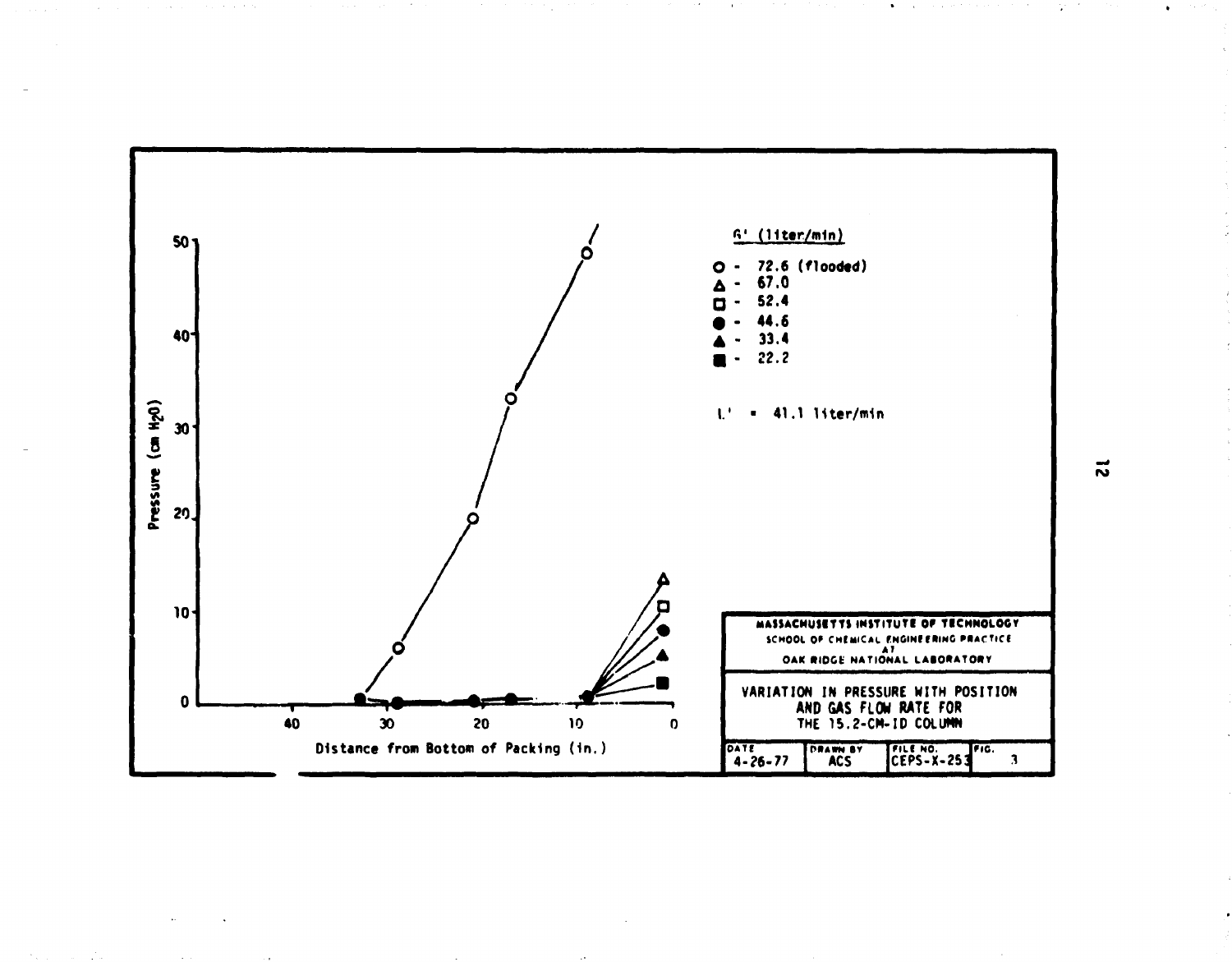**at a lower liquid and greater gas flow rates is presented in Fig. 4. At low gas flow rates, a nearly linear pressure profile is observed, similar to the profile of the smaller column. As the gas flow rate is increased, large increases in the pressure drop through the column are observed. At a gas flow rate of 424 liter/min, a large linear pressure drop across the lower half of the column is observed. At a gas flow rate of 437 liter/min, a larger, uneven pressure drop is observed throughout the column, and at a gas flow rate of 445 liter/min, flooding occurs.** 

**Corresponding to the large pressure drops across sections of the column were visual observations of loading in the sections. At a gas flow rate of 424 liter/min, the entire bottom section of packing and the lowest three quarters of the second section were loaded. At a gas flow rate of 437 liter/min, loading was observed in parts of the two top sections of packing as well as the bottom two sections.** 

**The pressure drop through the 6.35-cm-ID column as a function of gas flow rate for several liquid flow rates is presented in Fig. 5. The highest point on a constant liquid flow rate curve corresponds to the looding point.** 

**The pressure drop through the 15.2-cm-ID column as a function of gas flow rate for several liquid flow rates is presented in Fig. 6. The highest point on the constant liquid flow rate curves again corresponds to the flooding point. These curves are not uniform. The pressure drop through the column at gas flow rates less than those necessary for flooding is much greater than that for the 6.35-cm-ID column due to greater loading. At 20.4 and 12.2 liter/min, flooding was determined by visually observing liquid surging up through the packing rather than by monitoring the pressure drop.** 

**The flooding points-for both columns are reported in Fig. 7 in terms of the gas and liquid mass flux through the columns. Expressed in this manner, the same mass flux through a column was expected to yield the same flooding points if the packing in both columns exhibited the same resistance to liquid and gas flow. However, the 15.2-cm-ID column, except at the lowest gas flow rates, flooded at lower gas flow rates than the 6.4-cm-ID column. It has been suggested that the flooding characteristics of a column are** *^ery* **dependent on the condition of its packing (1\_). The greater resistance to gas and liquid flow in the larger column, especially at lower liouid flow rates, and the presence of loading at several positions in the column indicate a greater resistance to flow and possibly damage to the packing Interface. Damaged packing might explain the observation of loading and flooding a£ lower than expected fluxes for the 15.2-cm-ID column. Examination of Fig. 7 Indicates a nearly linear relation between the liquid and gas flux at which flooding occurs for L/6 ratios greater than 20 and less than 400 for both columns. Once the 15.2-cm-ID column is repacked and the flooding points verified, such a correlation should be developed for each column.**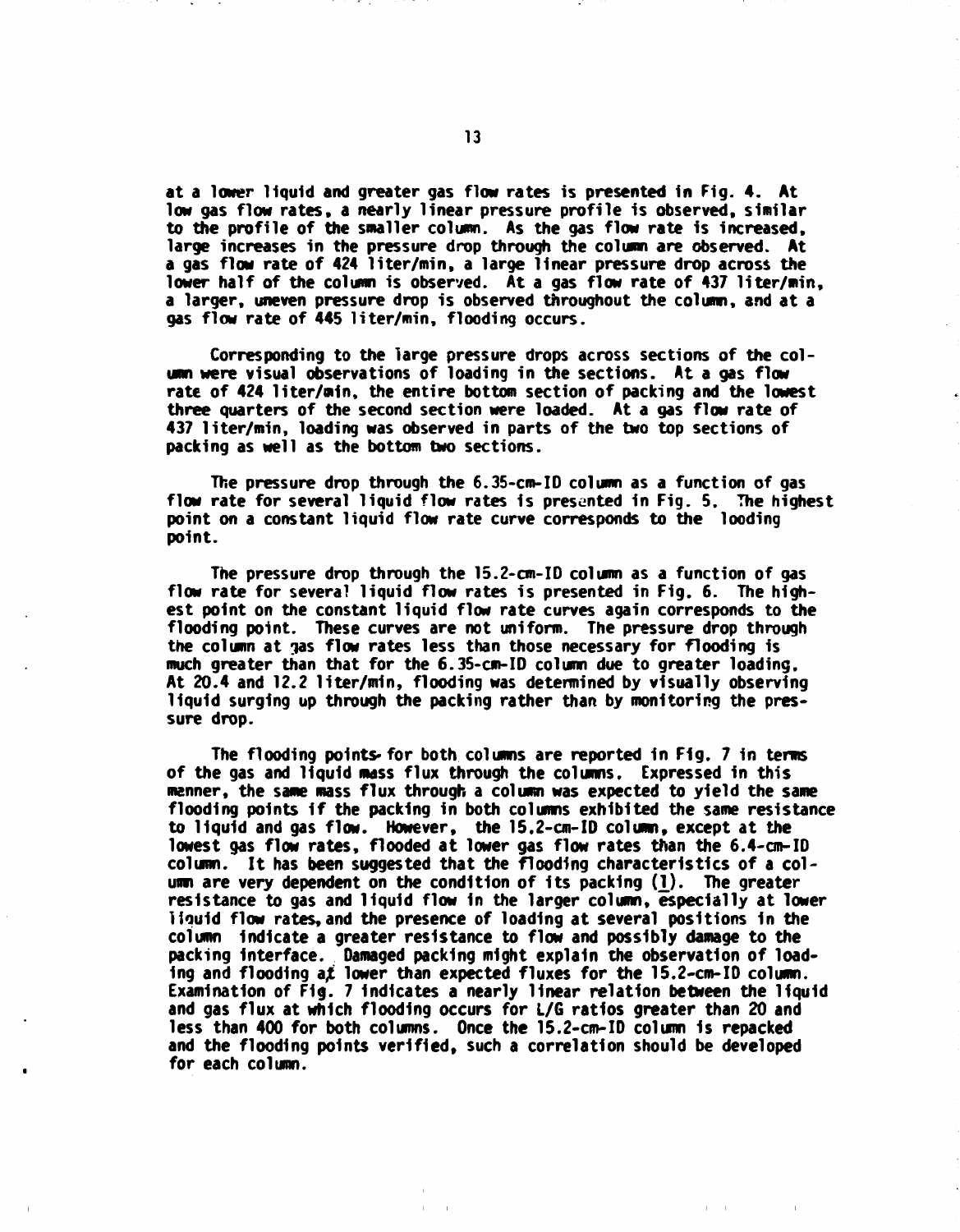

 $\int\limits_{\omega}^{\omega}$ 

 $\ddot{\phantom{a}}$ 

 $\chi^{\rm{in}}_{\rm{in}}$ 

 $\equiv$ 

න විසින් මෙයි. එම මෙහි ගත්ති විය. තමයි විය. දැන්වේ මාම මින් ගෙන විය. මෙයි විසින් ගුණු කියි විමාන විසින් කොට්ටි<br>මෙයි විසින් විසින් විසින් විසින් විසින් විසින් විසින් විසින් විසින් විසින් විසින් විසින් විසින් විසින් විසින්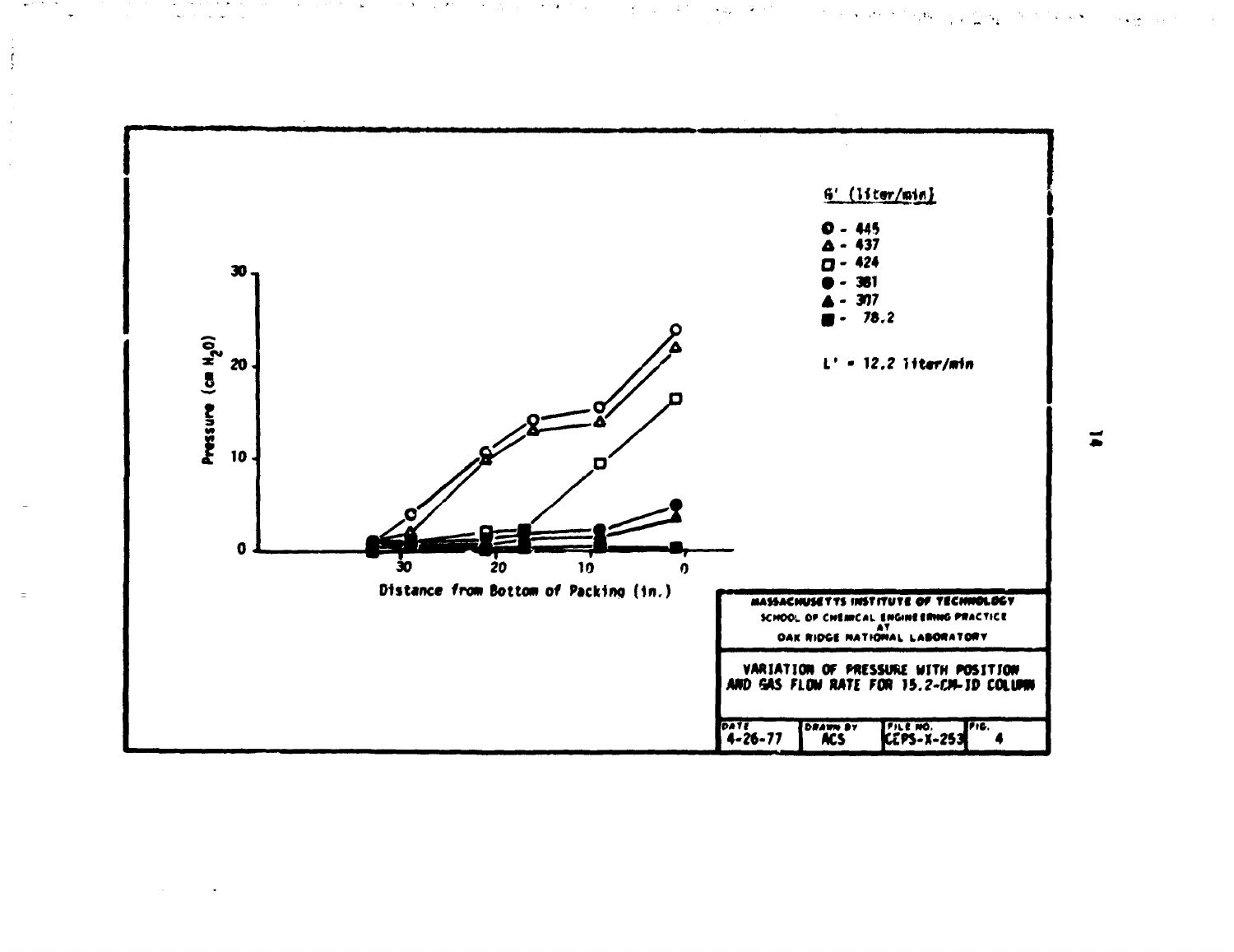

 $\vec{a}$ 

 $\hat{\mathcal{L}}$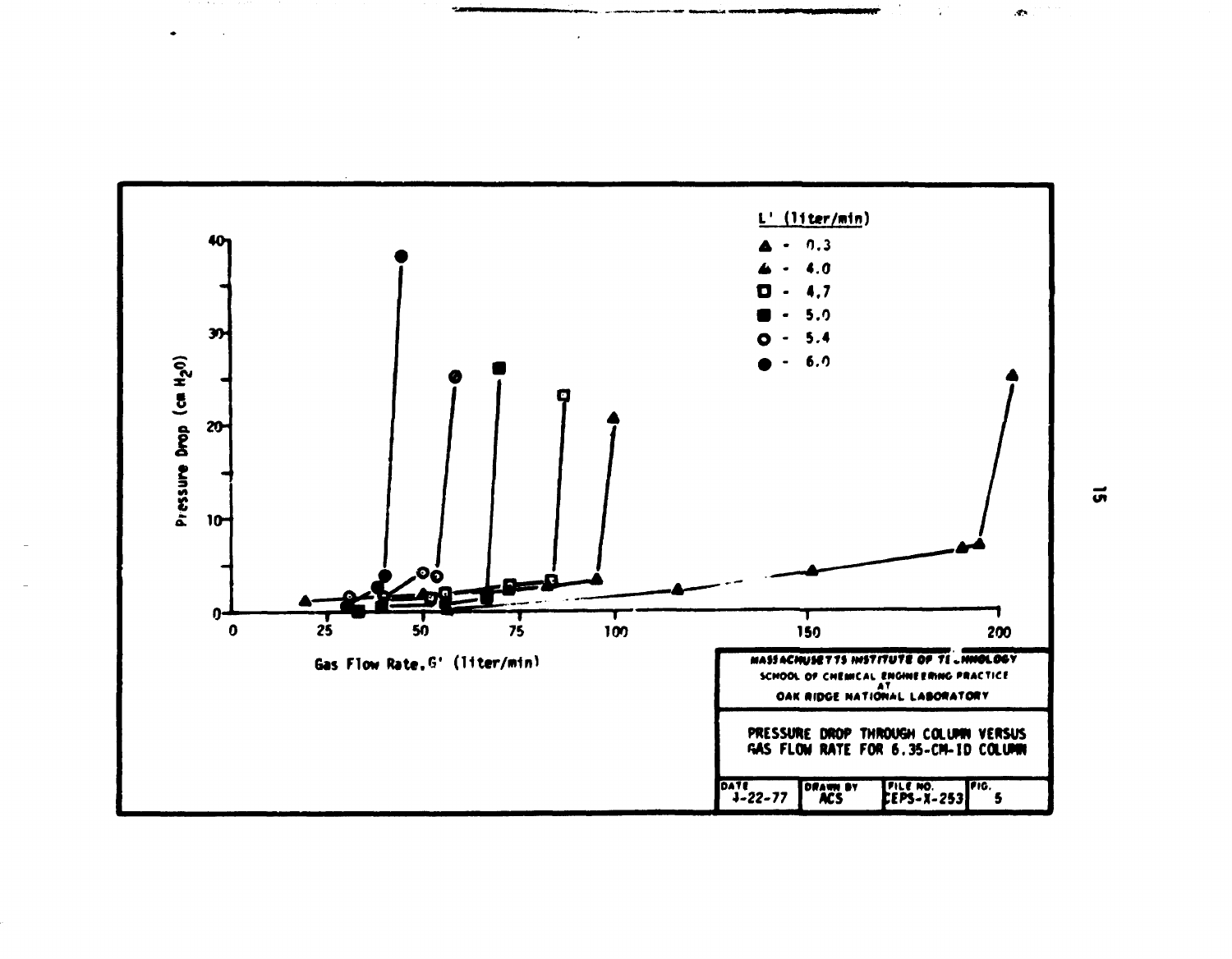

**Contract Contract Contract** 

 $\vec{a}$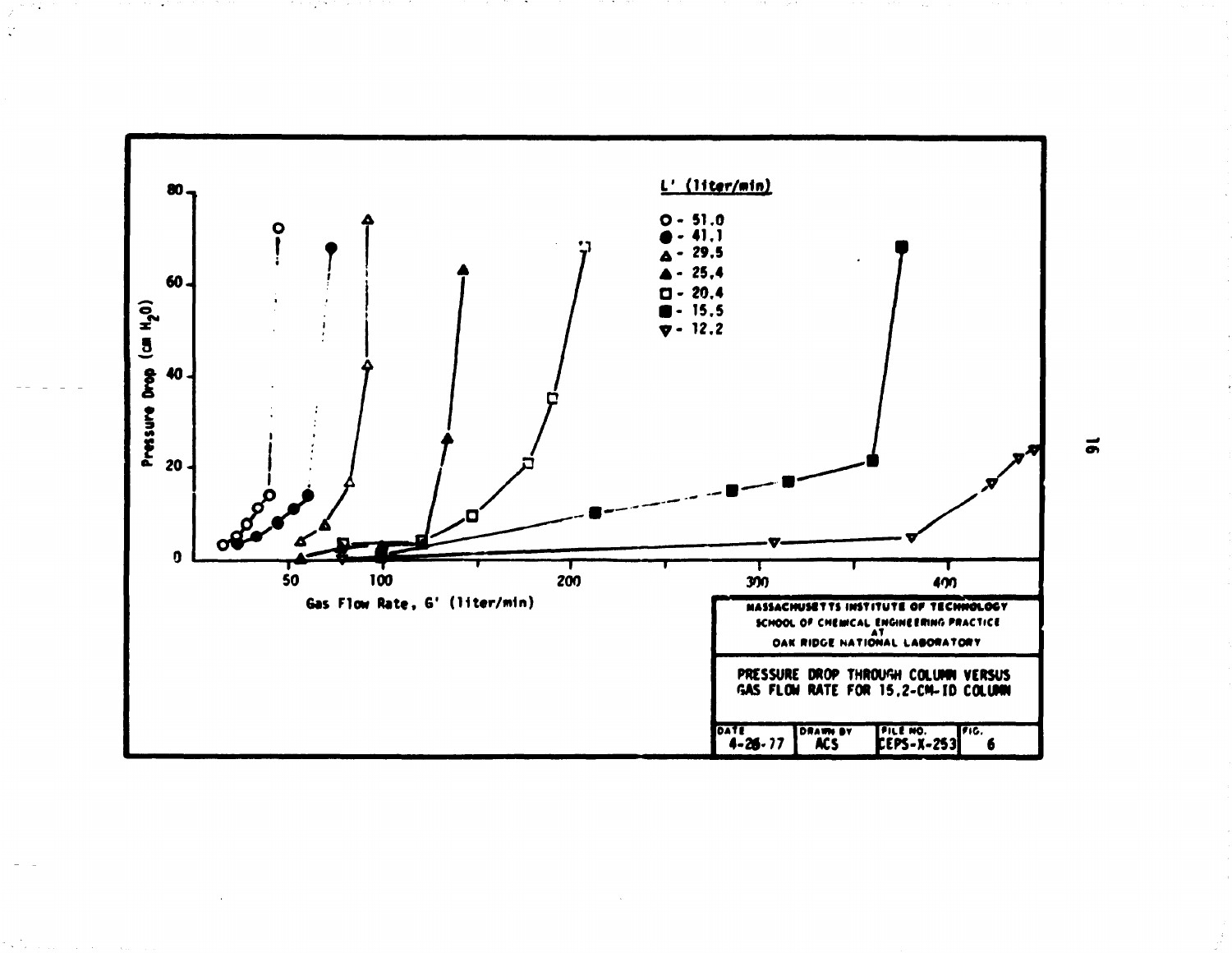

 $\mathbf{r}$ 

 $\bullet$ 

 $\sim$ 

 $\mathbf{u}$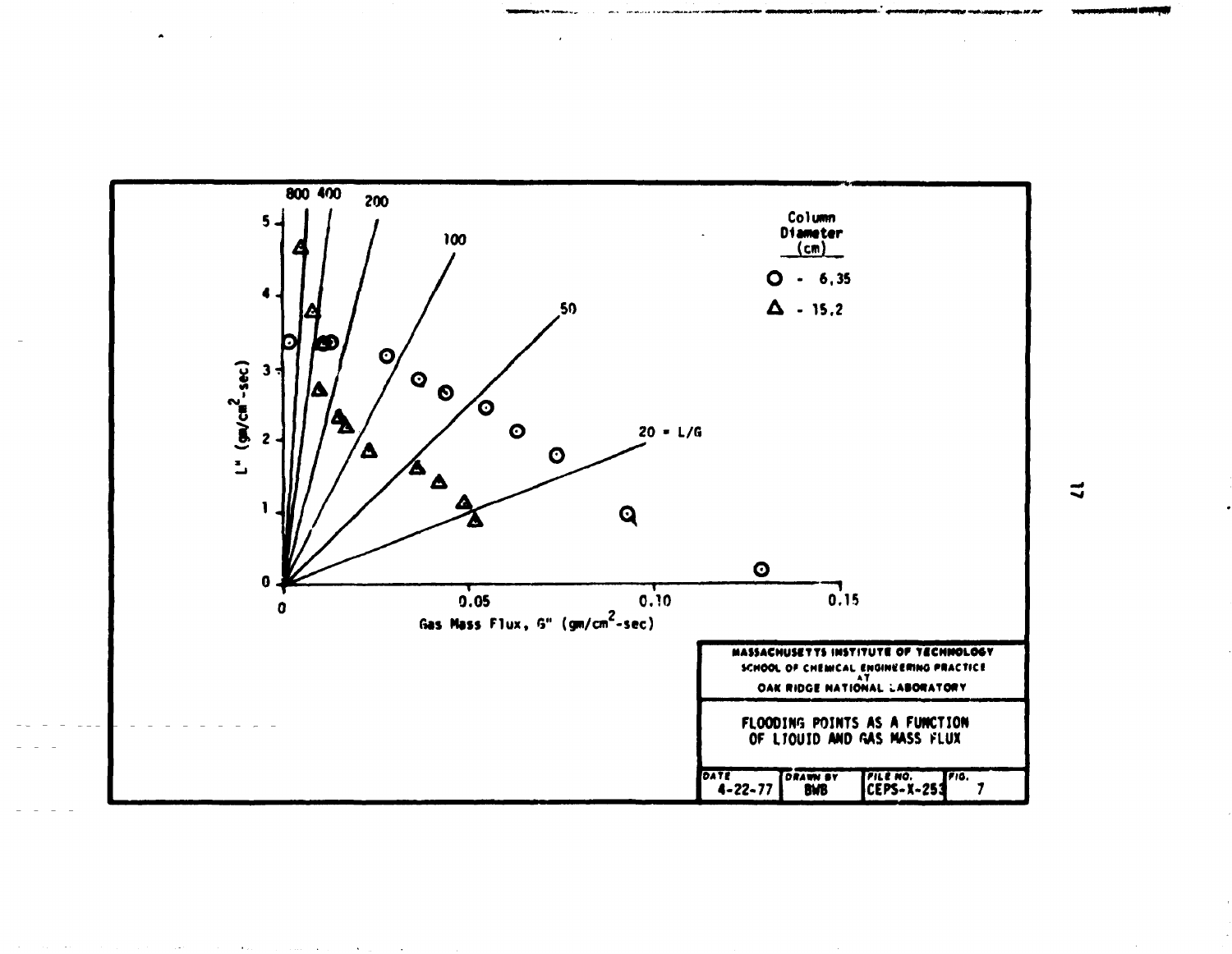**A generalized flooding point correlation 1s presented In Fig. 8. It contains flooding points for Goodloe-packed columns reported by several**  previous investigators (1, 3, 4), as well as the current data and the manu**facturer's correlation (TO). The present work considerably extends the range of liquid and gas fTow rates at which flooding has been reported. The results obtained fron this work seen to Indicate that flooding occurs at somewhat higher flow rates for the 6.4-cm-ID column than reported by others. For the 15.2-cm-ID column, the results** *wry* **nearly correspond to those In previous work. The parameters In Fig. 8 are explained In Appendix 10.2.1.** 

#### **5.2 Dispersion and Mass Transfer Coefficients**

**Peclet numbers for the liquid phase were obtained at eleven liquid/ gas flow rates for the 15.2-cm-ID column (Fig. 9) . Two residence time distribution curves were obtained for each condition, with the smoother of the two curves used to calculate the Peclet number. The liquid Peclet numbers ranged from 11.1 to 25.8. Indicative of Intermediate dispersion. Therefore, the plug flow assumption for the liquid phase made In previous studies Is not justified. From Fig. 9, no clear relation can be obtained between the liquid Peclet number and either the gas or liquid flow rate except that for the same L/6 ratio, the Peclet number Increases with flow rate. A gas Peclet number, 417, was obtained for the 15.2-cm-ID column with no liquid In the column. The determination of this Peclet number Is discussed 1n Appendix 10.4.** 

Axial dispersion was accounted for in the K<sub>1</sub> a calculation with an **average Peclet number of 18. The variation of K^a with gas and liquid mass flux 1s presented in Fig. 10. There** *are* **Insufficient data to provide a correlation. However, the data for gas fluxes of 1.62 and 0.46 x 10~<sup>z</sup>** gm/cm<sup>2</sup>-sec suggest that K<sub>L</sub>a increases with the liquid flux and perhaps less **so at larger gas fluxes. Difficulties in extracting gas samples from the column that were representative of the actual inlet and outlet concentrations led to poor closure of mass balances between the liquid and gas**  streams and the inability to calculate K<sub>1</sub> a for these experiments. This **problem was especially severe with the 27.9-cm-ID column.** 

#### **6. CONCLUSIONS**

**1. The 15.2-cm-ID column floods at lower gas flow rate than the 6,35 cm-ID column for the same liquid flow rate.** 

**2. For L/6 ratios greater than 20 and less than 400. there 1s an approximate linear relation between liquid and gas mass flow rates at which flooding occurs for both columns.** 

**3. For the 6.35-cm-ID ct.umn the Goodloe correlation falls below the**  data on the generalized flooding correlation plot. There is better agree**ment between the Goodloe correlation and data for the 15.2-cm-ID column.**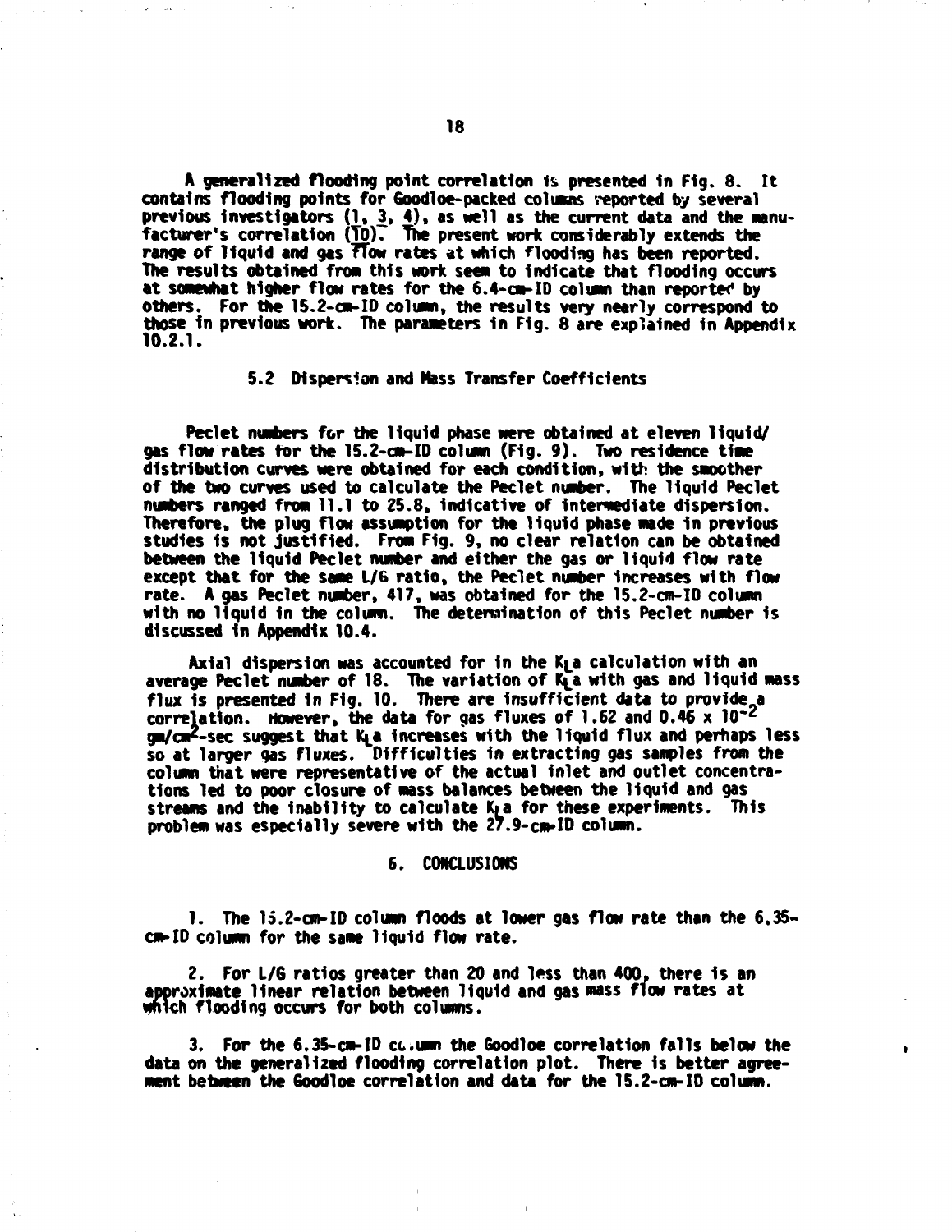

 $\epsilon$  ) is

19

 $\ddot{\phantom{a}}$ 

 $\ddot{\cdot}$ 

 $\ddot{ }$ 

 $\bullet$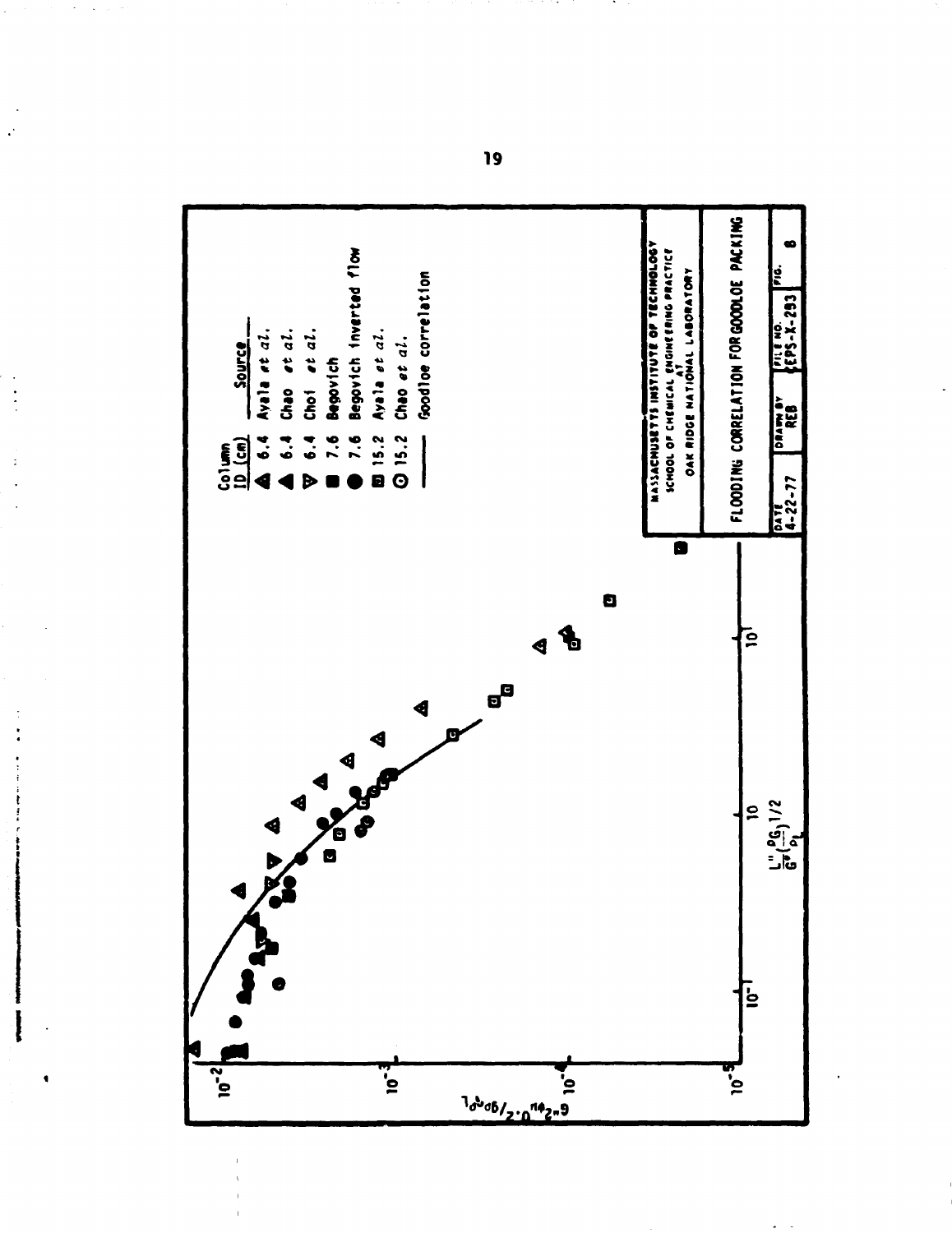

Ç

 $\frac{1}{2}$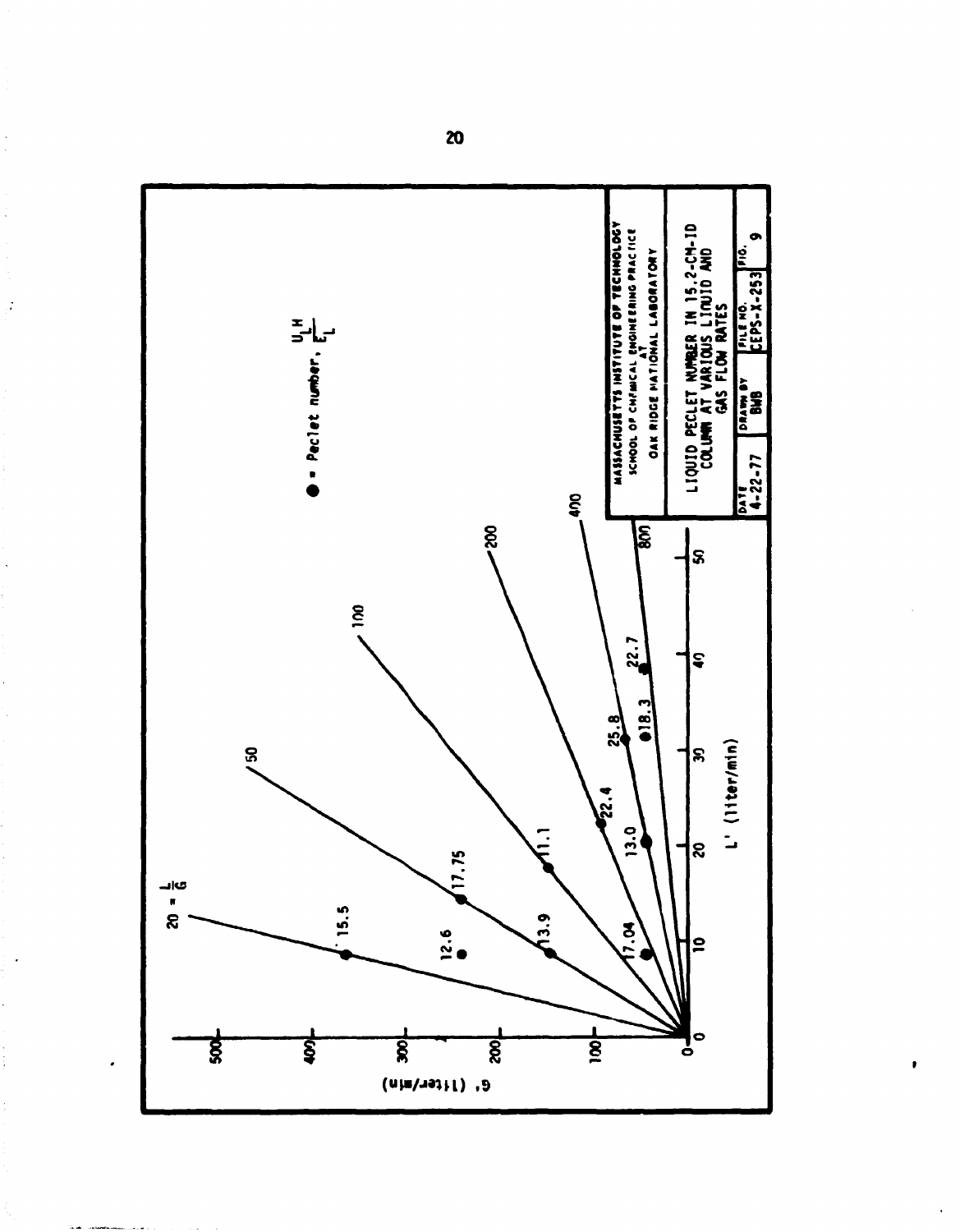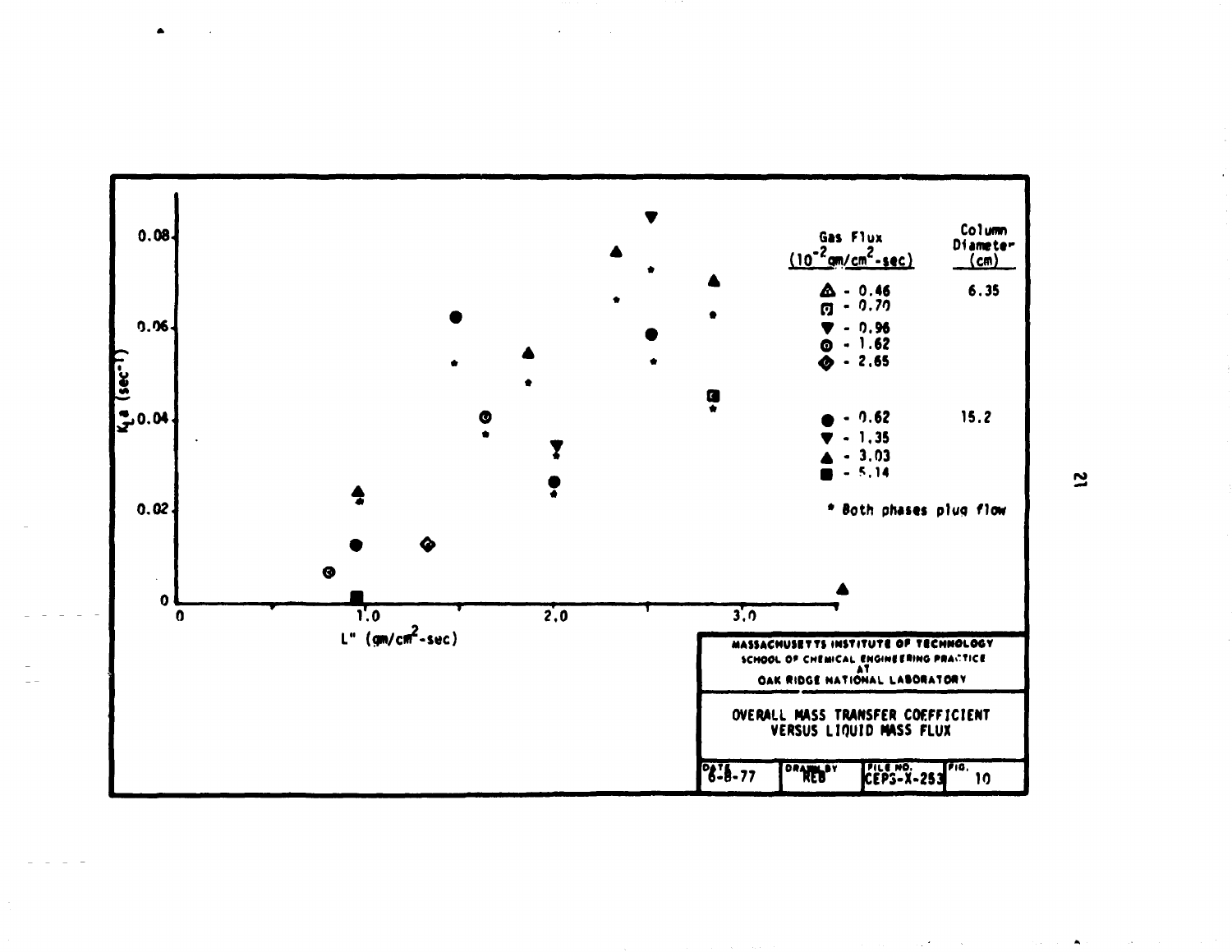**4. The liquid Peclet number ranged from 11.1 at a liquld-to-gas mass flux ratio of 100 to 25.8 at a ratio of 400.** 

**5. Insufficient data could be analyzed to provide a correlation**  between K<sub>l</sub>a and L" due to problems in extracting representative gas **samples from the column. With an average liquid Peclet number of 18 and**  the plug flow assumption for the gas phase, K<sub>1</sub> a ranged from  $\sim 0.01$  to **0.08 sec"<sup>1</sup> .** 

#### **7. RECOMMENDATIONS**

**1. Increase the water pumping capacity to 185 liter/rin to obtain flooding data on the 27.9-cm-ID column.** 

**2. Devise a means to accurately sample the gas inlet and outlet concentrations and gas and liquid concentration within the packing rather than at the column wall.** 

**3. Perform tracer experiments with a non-absorbable gas such as helium to determine the gas phase Peclet number.** 

#### **8. ACKNOWLEDGMENTS**

**He wish to thank our consultants, J.N. Begovlch and A.D. Ryon, for advice on the project and to 6.L. Haag for timely procurement of analytical equipment.** 

#### **9. LOCATION OF DATA**

**Data for experiments are located in ORNL Databook A-7555-6, pp. 1-69, on file at the NIT School of Chemical Engineering Practice, Bldg. 3001, ORNL.** 

•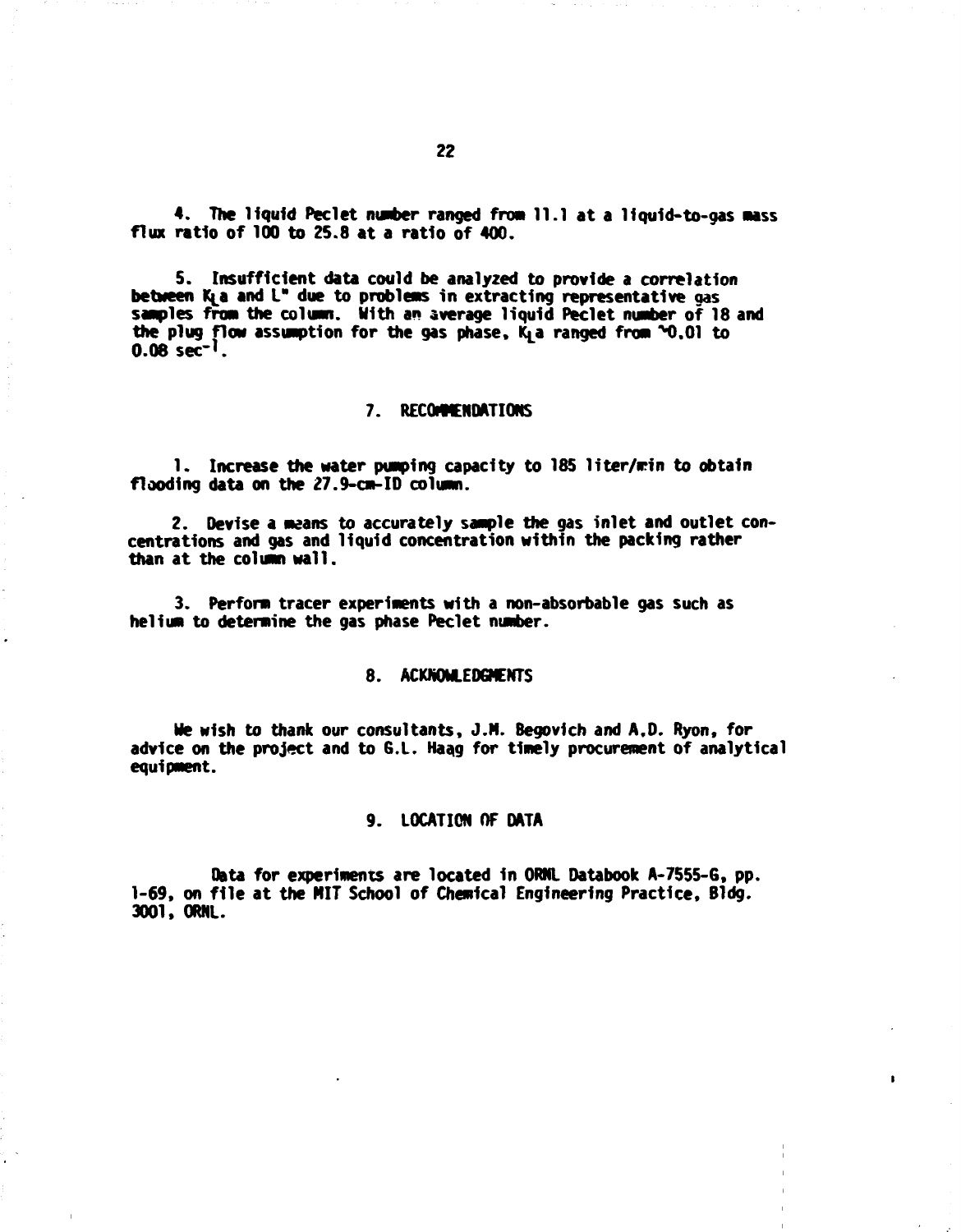# **10. APPENOIX**

# 10.1 Calculation of K<sub>1</sub>a

**K,a was calculated twice, ohce by assuring plug flow In both gas and llquld^phases and once by assuming plug flow In the gas phase and axially dispersed flow In the liquid phase. Both solutions are presented In Mlyauchl (£). For both phases In plug flow and F and x defined as** 

$$
F = \frac{mU_G}{U_L}
$$

**and** 

$$
\lambda = -NTU_c(1 - F)
$$

**the solutions are** 

$$
x = \frac{C_G - mC_L}{1 - mC_L} = \frac{e^{\lambda Z_{\text{m}}} - Fe^{\lambda}}{1 - Fe^{\lambda}}
$$

**and** 

$$
y = \frac{m(C_1 - C_1')}{1 - mC_1'} = \frac{(e^{\lambda Z_{\star}} - e^{\lambda})F}{1 - Fe^{\lambda}}
$$

At  $z_n = 1$ , the first expression can be rearranged to give

$$
NTU_{G} = \frac{1}{1 - F} \ln \frac{1 - F + x_{z+1}F}{x_{z+1}}
$$

**where:** 

$$
x_{Z*} = 1 - \frac{C_{GO} - mC_{L}^{T}}{1 - mC_{L}^{T}}
$$

Alternatively, at z<sub>\*</sub>=0, the second expression can be rearranged to give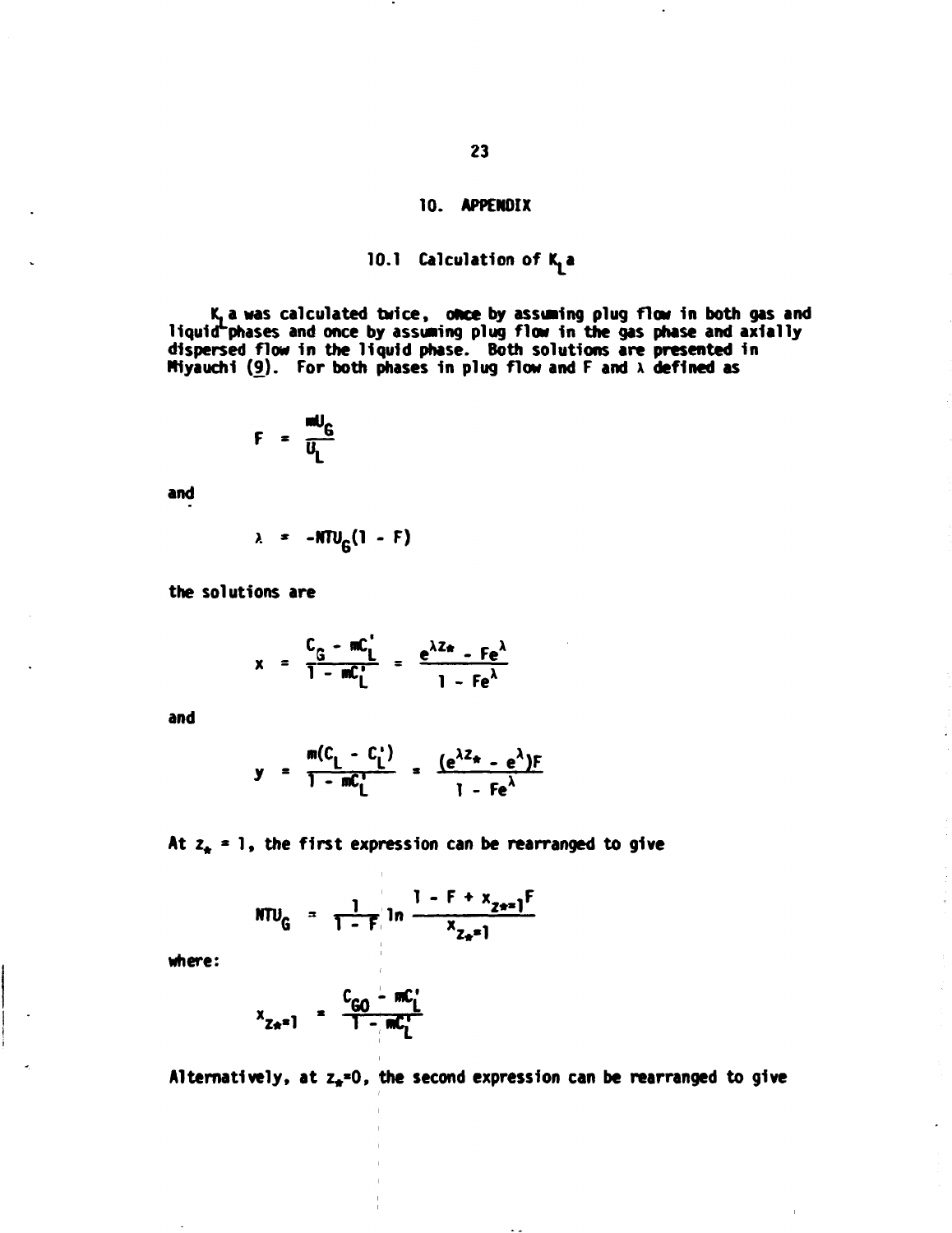$$
NTU_{G} = \frac{1}{1-F} \ln \frac{F y_{z_{0}=0} - F}{y_{z_{0}=0} - F}
$$

 $where:$ 

$$
y_{Z_k=0} = \frac{m(c_{10} - c_i)}{1 - mc_i}
$$

NTU<sub>G</sub> can then be calculated from experimentally determined inlet and outlet gas<sup>G</sup>anc liquid carbon dioxide concentrations.

For axially dispersed liquid flow and plug gas flow, NTU<sub>G</sub> cannot be isolated in the solution; consequently, an iterative technique was employed<br>by assuming NTU<sub>G</sub> to be between 0 and 100 and using an interval halving<br>convergence technique until the calculated value of x or y was within  $0.001\%$  of its experimentally determined outlet value at  $z_{\star}=1$  and 0, respectively. For

h = NTU<sub>G</sub> + Pe<sub>L</sub>  
\nk = NTU<sub>G</sub> Pe<sub>L</sub> (1 - F)  
\n
$$
\lambda_1 = 0
$$
\n
$$
\lambda_2 = -\frac{h}{2} + \sqrt{\frac{h}{2}}^2 - k
$$
\n
$$
\lambda_3 = -\frac{h}{2} - \sqrt{\frac{h}{2}}^2 - k
$$
\n
$$
\overline{h}_i = 1 + \frac{\lambda_i}{N!U_G}
$$
\n
$$
D_{H1} = \overline{h}_2 \lambda_2 (1 + \lambda_3 / Pe_L) e^{\lambda_3} \overline{h}_3 - \overline{h}_3 \lambda_3 (1 + \lambda_2 / Pe_L) e^{\lambda_2} \overline{h}_2
$$
\n
$$
D_{H2} = \overline{h}_3 \lambda_3
$$
\n
$$
D_{H3} = -\overline{h}_2 \lambda_2
$$
\n
$$
D_H = D_{H1} + (\overline{h}_3 \lambda_3 - \overline{h}_2 \lambda_2)
$$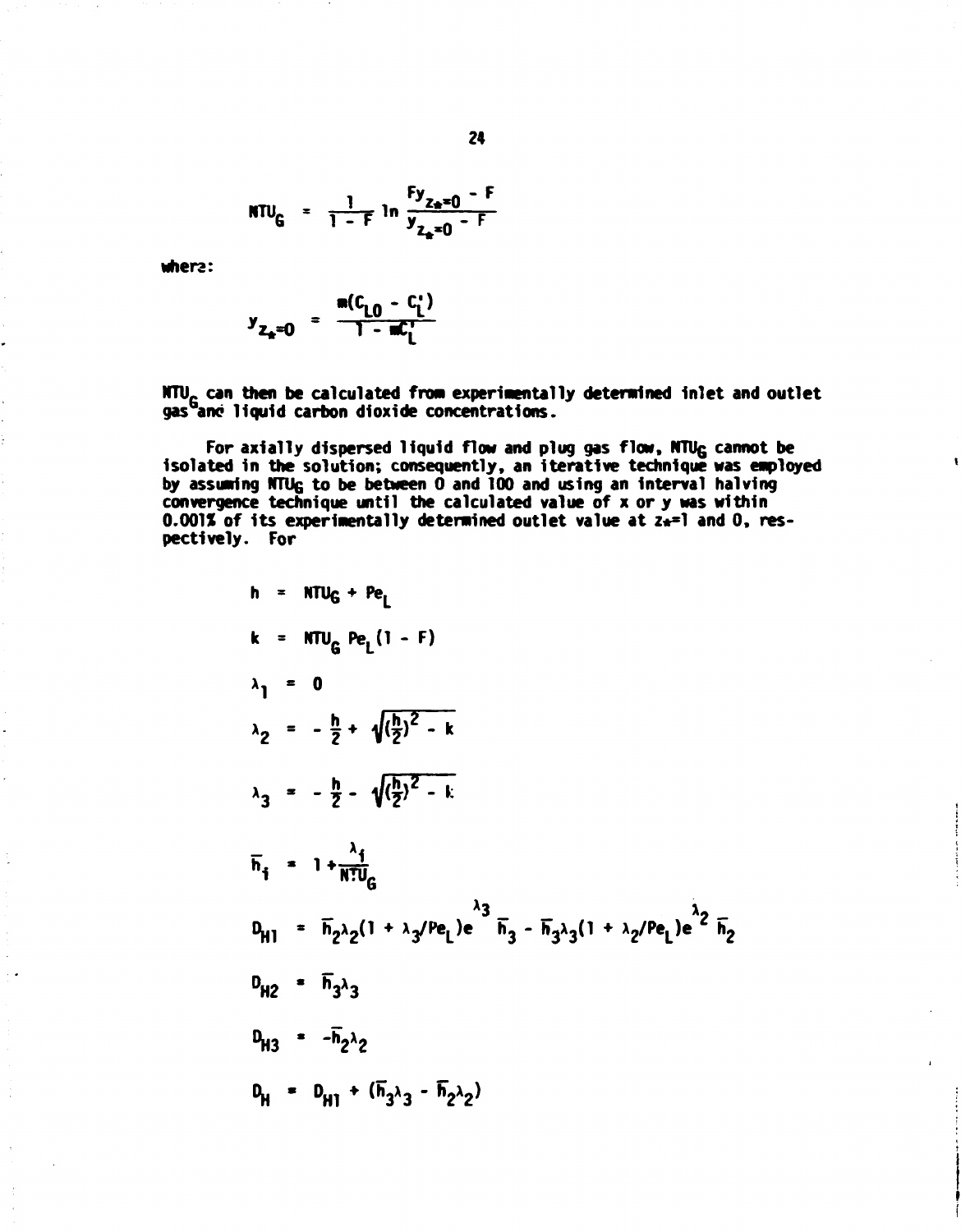**?5** 

**and** 

$$
H_i = D_{H_i}/D_H
$$

**the solut jns are** 

$$
x = \sum_{i=1}^{3} H_i e^{\lambda_i^2 z_i}
$$

 $\mathcal{L}$ 

**and** 

$$
y = \sum_{i=1}^{3} \overline{h}_i H_i e^{\lambda_i Z_n}
$$

The computer listing for these calculations are given in Appendix 10.5.

# **10.2 Sample Calculations**

# **10.2.1 Coordinates for Generalized Flooding Correlation**

**A general correlation on the performance of tower packing similar to that made by Eckert** *et al.* **(6) was made by plotting for each flooding point:** 

$$
A' = \frac{G^{*2} \psi \psi^{0.2}}{9 \rho_G \rho_L} \quad \text{vs} \quad B = \frac{L^*}{G^*} (\frac{\rho_G}{\rho_L})^{1/2} = \frac{L}{G} (\frac{\rho_G}{\rho_L})^{1/2}
$$

**For the air-carbon dioxide-water system,** 

$$
\psi = 1.0
$$
\n
$$
\mu = 1.3 \text{ cp}
$$
\n
$$
\rho_{\text{G}} = 1.202 \times 10^{-3} \text{ gm/cm}^3
$$
\n
$$
\rho_1 = 1.0 \text{ gm/cm}^3
$$

**For the 15.2-cm-ID column, one flooding point was observed at an L' of 25.4 llter/mln and a G' of 143 llter/mln.**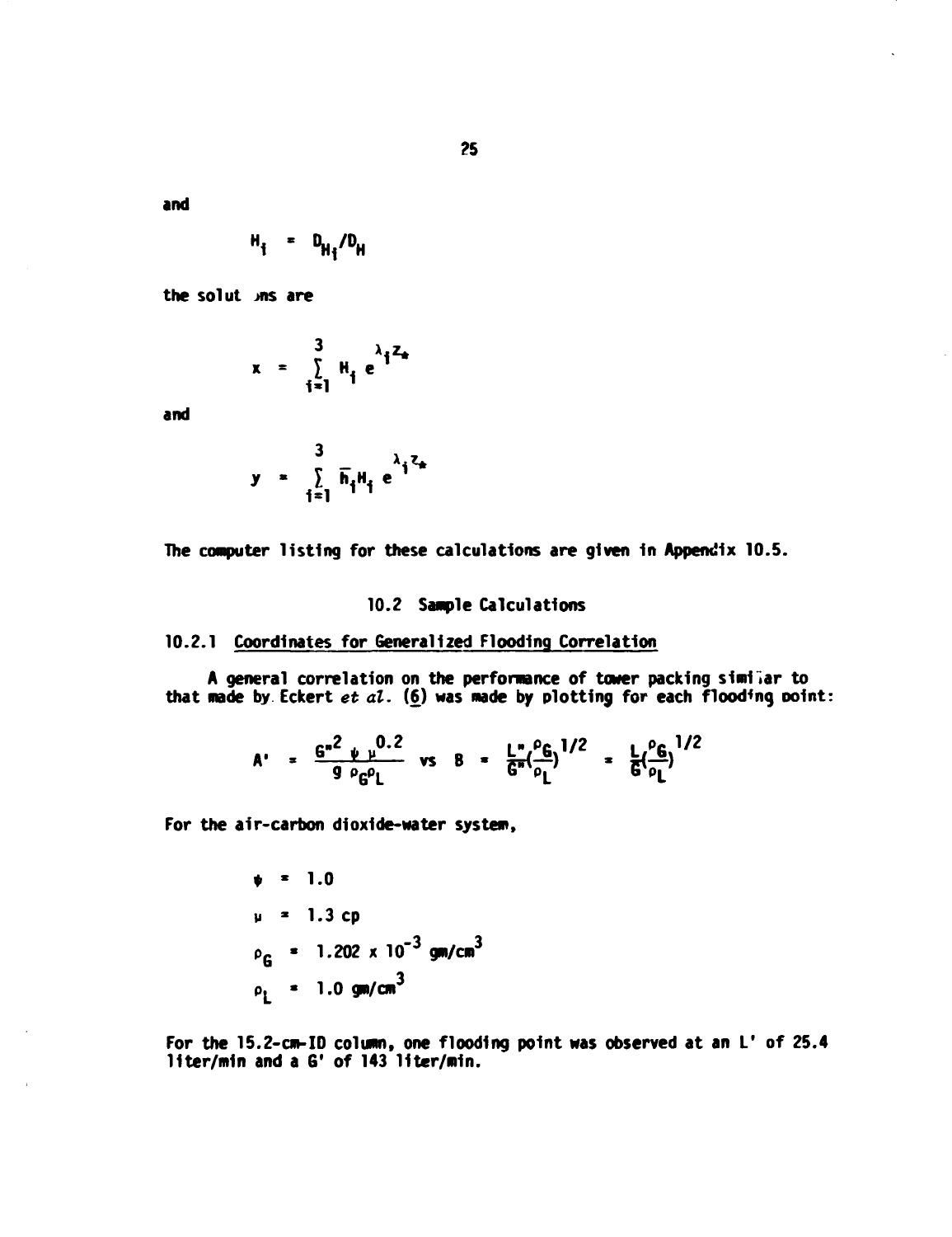$$
6^{n} = \frac{143 \text{ liter/min}(1000 \text{ cm}^{3}/\ell)(\text{min}/60 \text{ sec})(1.202 \times 10^{-3} \text{ cm}/\text{cm}^{3})}{(15.2 \text{ cm})^{2}\pi/4}
$$
\n
$$
= 1.579 \times 10^{-2} \text{ gm/cm}^{2}\text{-sec}
$$
\n
$$
A' = \frac{(1.579 \times 10^{-2} \text{ gm/cm}^{2}\text{-sec})^{2}(1.3 \text{ cm})^{0.2}}{(981 \text{ cm/sec}^{2})(1.202 \times 10^{-3} \text{ gm/cm}^{3})(1.0 \text{ gm/cm}^{3})}
$$
\n
$$
= 2.228 \times 10^{-4} \text{ cm-cp}^{0.2}
$$
\n
$$
L'' = \frac{(25.4 \text{ liter/min})(1000 \text{ cm}^{3}/\ell)(\text{min}/60 \text{ sec})(1.0 \text{ gm/cm}^{3})}{(15.2 \text{ cm})^{2}\pi/4}
$$
\n
$$
= 2.333 \text{ gm/cm}^{2}\text{-sec}
$$
\n
$$
B = \frac{2.333}{1.579 \times 10^{-2}}(\frac{1.202 \times 10^{-3}}{1.0})^{1/2} = 5.12
$$

**These A'.B data points were then plotted on a log-log scale (see Fig. 8) and compared with previous work.** 

#### **10.2.2 Manufacturer's Flooding Correlation**

**The following correlation 1s given by the manufacturer of Goodloe packing, the Packed Column Company (10):** 

$$
U' = \frac{2.8712}{\mu^{0.33}} \left( \frac{P_L - P_G}{P_G} \right)^{0.57} = \frac{2.8712}{(1.3)^{0.33}} \left( \frac{1 - 1.202 \times 10^{-3}}{1.202 \times 10^{-3}} \right)^{0.57}
$$
  
= 1.215 x 10<sup>2</sup> cm/sec

سمائين

**For L/G ratios not equal to 1, U' is corrected with a manufacturer's graph of correction factors vs L/G 1n a range of L/6 from 0.1 to 100. For an**  L/G of 40, the correction factor is 0.28.

$$
UG = U'(correction factor) = 1.215 \times 102(0.28) = 34
$$
 cm/sec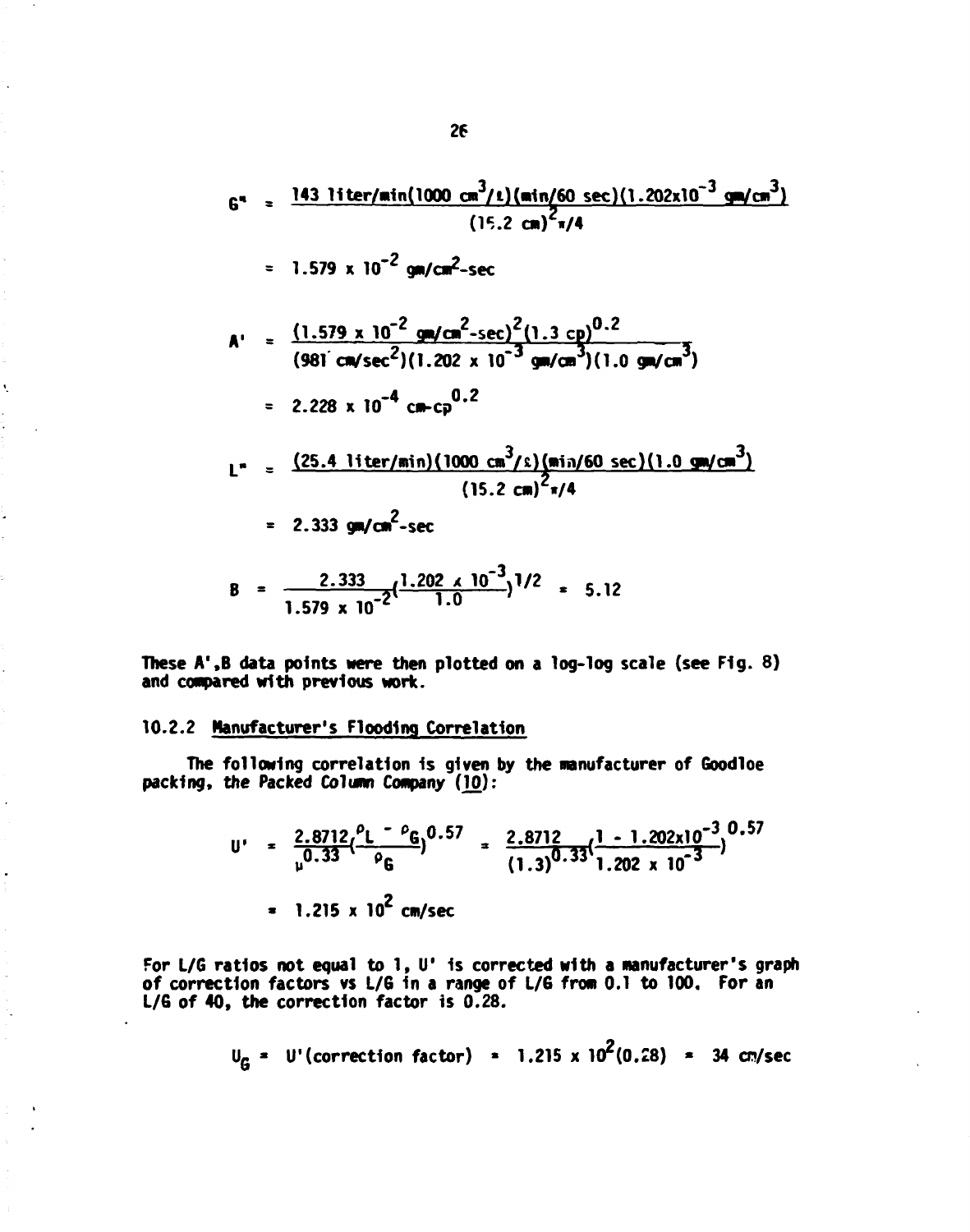$$
G = U_G(A)\rho_G = 34.0(182.46)(1.202 \times 10^{-3}) = 7.46 \text{ gm/sec}
$$

**The liquid mass flow rate for an L/G of 40 is** 

$$
L = (\frac{L}{G})G = 40(7.46) = 298.4
$$
 gm/sec

**To convert to volume flow rates,** 

$$
G' = G(\frac{1}{\rho}) = G(\frac{1 \text{ cm}^3}{1.202 \text{x} 10^{-3} \text{ cm}})(\frac{60 \text{ sec}}{\text{min}})(\frac{1 \text{ iter}}{1000 \text{ cm}^3}) = 372.4 \text{ l/min}
$$

$$
L' = L(1 cm^3 / cm) (60 sec/min) (1 iter / 1000 cm^3) = 17.90 liter/min
$$

**The manufacturer's correlation is plotted along Mith the experimental data on the general flooding correlation (Fig. 8).** 

#### **10.3 Determination of Liquid Peclet Number**

**According to Levenspiel** *{7),* 

$$
\sigma_{\theta}^2 = \frac{\sigma^2}{\bar{t}^2} = \frac{2}{\bar{p}e} - 2(\frac{1}{\bar{p}e})^2(1 - e^{-\bar{p}e})
$$

**With an experimentally obtained residence time distribution curve,**  $\sigma_{\alpha}$  **is**  $\frac{1}{\theta}$  evaluated numerically with the following set of equations:

$$
\bar{t} = \frac{\bar{t}t_i c_i \Delta t_i}{\bar{t} c_i \Delta t_i}
$$
\n
$$
\sigma^2 = \frac{\bar{t}t_i^2 c_i \Delta t_i}{\bar{t} c_i \Delta t_i} - \bar{t}^2
$$

**A**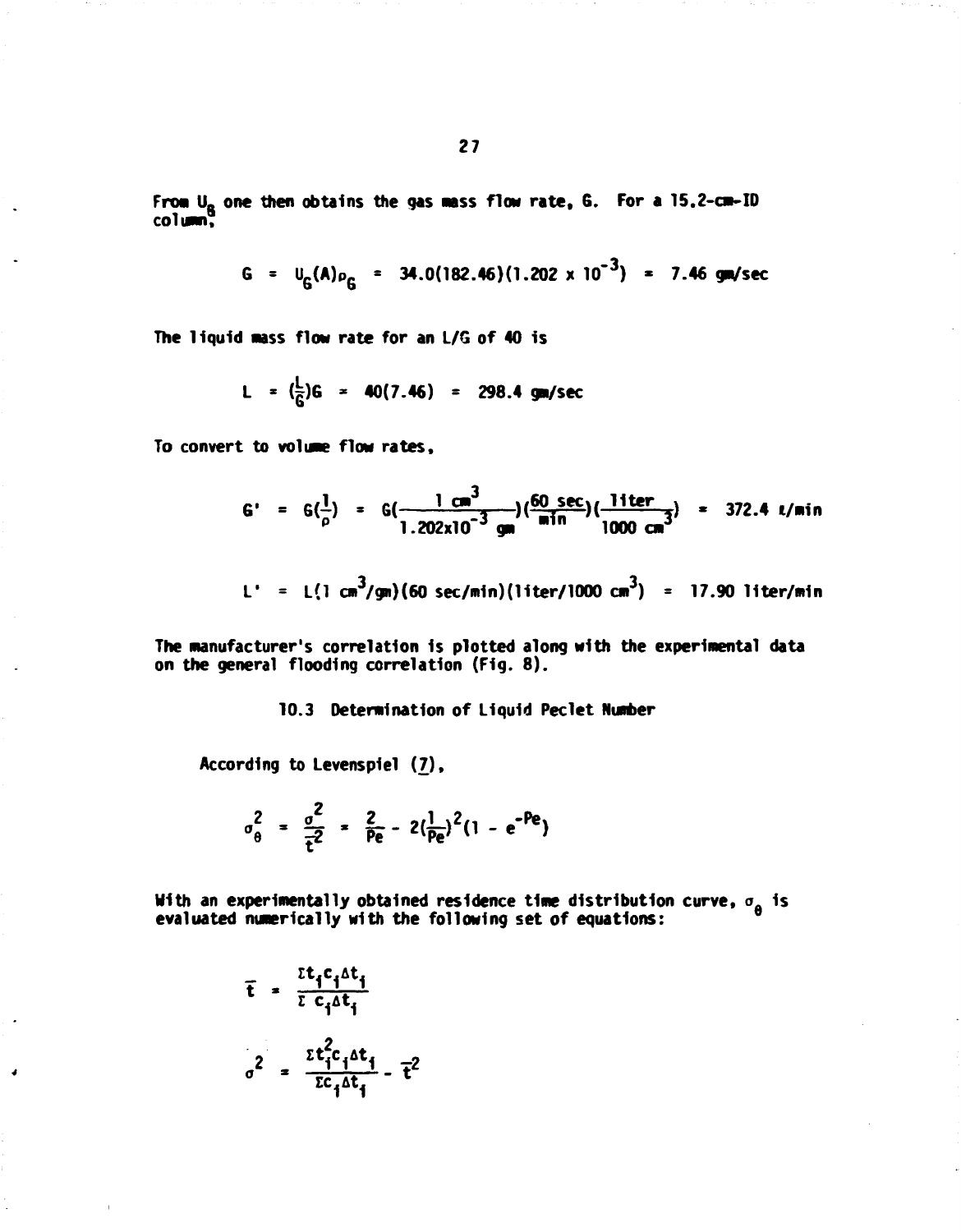**wtrch combine to give.** 

ï,

 $\ddot{\cdot}$ 

Ń  $\ddot{\phantom{0}}$ 

 $\frac{1}{2}$ 

 $\ddot{\phantom{a}}$ 

 $\hat{\mathbf{x}}$ ý

 $\overline{\phantom{a}}$ 

 $\ddot{\phantom{0}}$ 

$$
\sigma_{\theta}^{2} = \frac{(\epsilon t_{i}^{2} c_{i} \Delta t_{i})(\epsilon c_{i} \Delta t_{i})}{(\epsilon t_{i} c_{i} \Delta t_{i})^{2}} - 1
$$

In the numerical analysis, the *experimental* curve was divided using the trapezoidal rule along interval: that very closely approximated the shape **of the curve.** 

**10.4 Basis for Plug Flow Assumption In the Gas Phase** 

**Several gas phase residence time distribution, RTD, curves were obtained from a step Input of carbon dioxide using a Beckman enalyzer :»et to rtcord the amount** *>f* **carbon dioxide In the exit gas as a function of tine. Teking the difference In the tires for 16 and MS of the- Input concentration U arrive at the detector gives two standard deviations around the mean residence time. Thus,** 

$$
\sigma = \frac{t(84) - t(16)}{2}
$$
  

$$
\bar{t} = t(50)
$$
  

$$
\sigma_{\theta} = \frac{\sigma}{t}
$$

**aid** 

$$
\mathsf{Pe} = \frac{2}{\sigma_{\theta}^2}
$$

**From one RTD curve the standard deviation, o, was 4.68 sec, the mean residence time was 67.5 sec, and the Peclet number was 417. This number was higher than It would be otherwise because of the distance between the location of the step Input and the COj analyzer.** 

**The only case for which a gas RTD curve was obtained was with no liquid**  in the column. This is because carbon dioxide is absorbed by water and **tould yield misleading results. With the liquid flow, the gas Peclet number would be lower. Dunn** *et at,* **(\$) have measured liquid and gas Peclet numbers in columns with l-1n. Berl saddles and 1- and 2-in. Raschlg rings. In their study there was an Inverse relationship between the void fraction of a particular packing and the Peclet number. Berl saddles, with a void fraction of 0.79, appeared closest of the three packings studied to Goodloe packing,**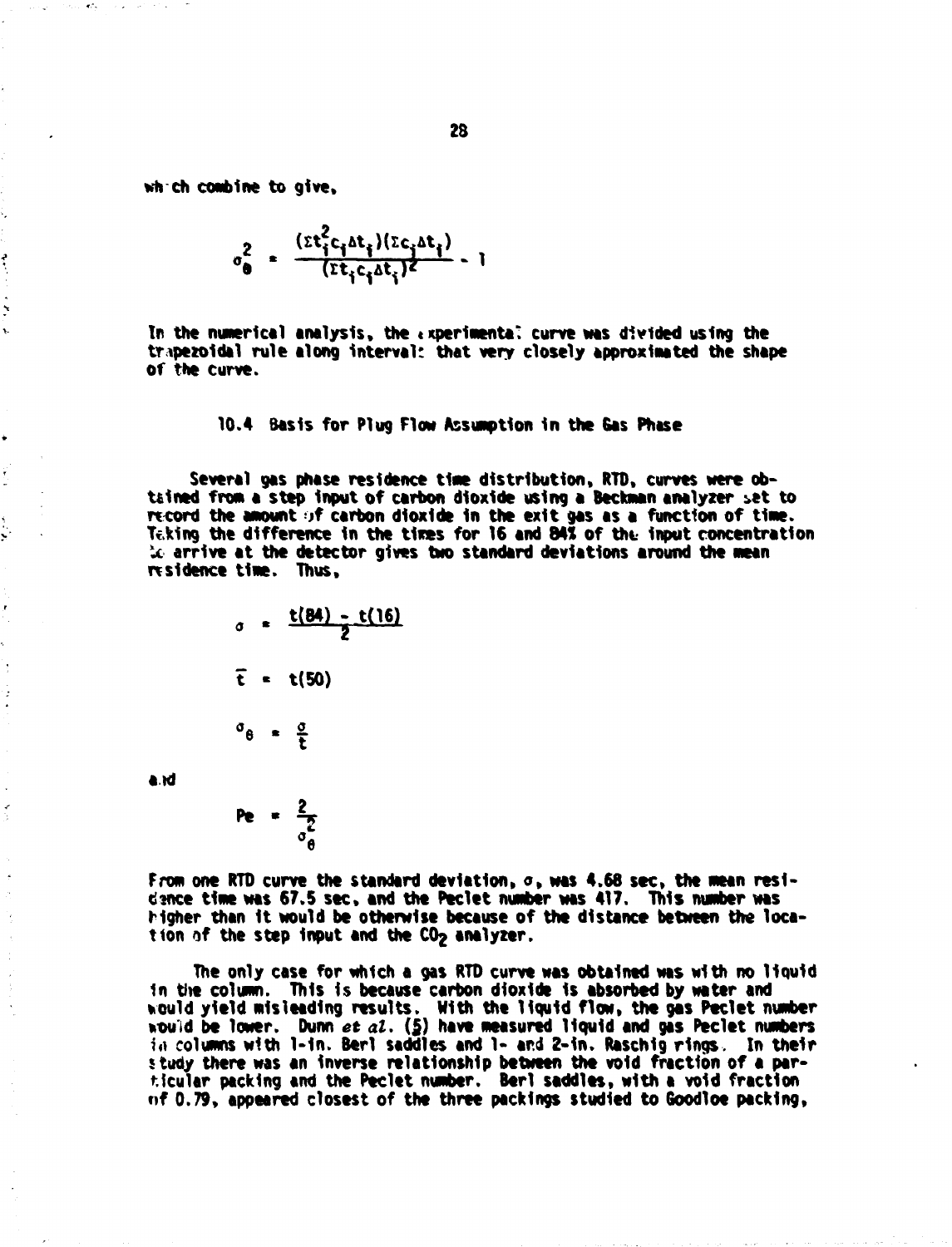with a void fraction of 0.95 (4). At the same gas flow rate and no liquid **flow rate , the gas Peclet number was 482 for l-1n. Berl saddles. The liqui d Peclet numbers ranged from about 39 to 107 for l-1n . Berl saddles and were**  much higher for the 1- and 2-in. Raschig rings over the L/G range of interest. These values are approximately four times those obtained for **Goodloe packing In the present study. Based on the above values, a rough estimate**  for gas Peclet numbers in the L/G range of interest from the gas Peclet **nunbers for the 1-in . Berl saddles In the same range can be obtained. The 1-in. Berl saddle gas Peclet numbers vary from 206 to 668, and the corres**ponding Goodloe packing gas Peclet numbers should be approximately one**fourth of this . With Moderate error, then, plug flow can be assumed In the gas phase.** 

#### **10.5 Computer ProgreMs**

**Nomenclature:** 

| <b>AREA</b>   | column cross-sectional area. cm <sup>2</sup>                                                                             |
|---------------|--------------------------------------------------------------------------------------------------------------------------|
| CAVE          | average concentration of an integration increment (mmho)                                                                 |
| CGIN          | inlet concentration of $CO2$ in gas, gm/cm <sup>3</sup>                                                                  |
| <b>CGOUT</b>  | outlet concentration of CO <sub>2</sub> in gas, gm/cm <sup>3</sup>                                                       |
| CL IN         | inlet concentration of $CO2$ in liquid, gm/cm <sup>3</sup>                                                               |
| CLOUT         | outlet concentration of CO <sub>2</sub> in liquid, gm/cm <sup>3</sup>                                                    |
| <b>CXOUT</b>  | dimensionless outlet gas concentration                                                                                   |
| CYIN          | dimensionless inlet liquid concentration                                                                                 |
| CYOUT         | dimensionless outlet liquid concentration                                                                                |
| JCOL          | column diameter, cm                                                                                                      |
| F             | extraction factor FM*GV/LV                                                                                               |
| FG            | gas mass flow rate, gm/sec                                                                                               |
| <b>FKGAAX</b> | gas phase mass transfer coefficient times interfacial area per<br>unit volume assuming dispersed flow, sec <sup>-1</sup> |
| <b>FKGAPX</b> | gas phase mass transfer coefficient times interfacial area per<br>unit volume assuming plug flow, sec-                   |
| FKLAAX        | liquid pha:e mass transfer coefficient times interfacial area per                                                        |

**unit volume assuming dispersed flow, sec\* <sup>1</sup>**

**29**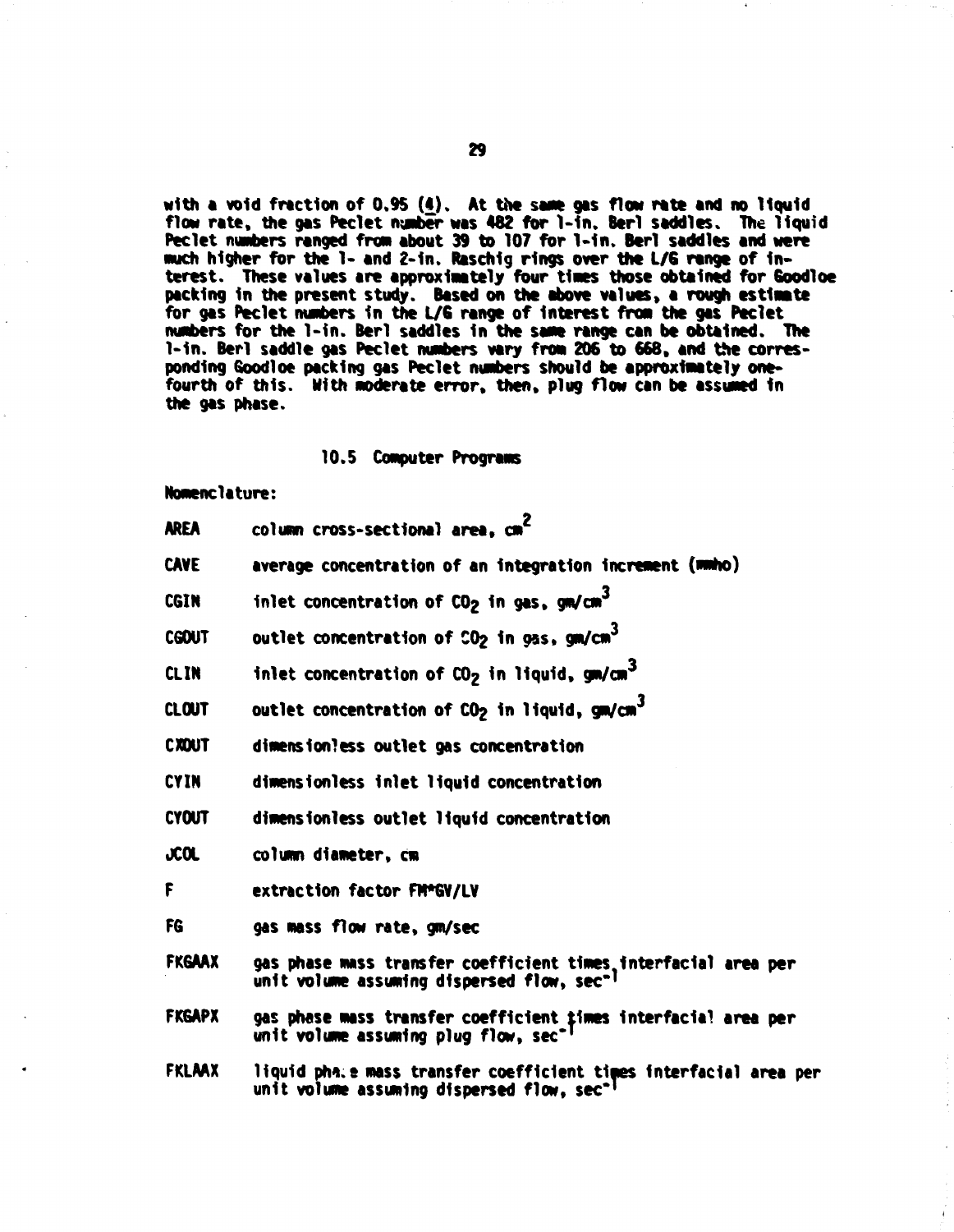- **FKLAPX** liquid phase mass transfer coefficient times interfacial area per unit volume assuming plug flow, sec<sup>-1</sup>
- **FL liquid MS S flow rate , gm/sec**
- FLG liquid-to-gas mass flow ratio
- **FHOX number of transfer units**
- **FN Henry's law constant**
- FSTAR dimensionless distance along column
- **6V gas flow rate , liter/win**
- **H column height, en**
- HTUAX height of transfer unit assuming dispersed flow, cm
- HTUPX height of transfer unit assuming plug flow, cm
- **L¥ liquid flow rate, liter/win**
- **N number of Increments In numerical Integration**
- **NTUXX number of transfer units based on plug flow and outlet gas concentration**
- **NTUXY number of transfer units based on plug flow and outlet liquid concentration**
- **NTUXXA number of transfer units based on dispersed flow and outlet gas concentration**
- **NTUXYA number of transfer units based on dispersed flow and outlet liquid concentration**
- **PE inverse Peclet number**
- **PEY liquid phase Peclet number**
- SIGMA2 variance of RTD curve, sec<sup>2</sup>
- **STHETA** dimensionless variance of RTD curve
- **TAVE average time of an Integration increment, sec**
- **TBAR average residence time , sec**
- **UG gas superficia l velocity , cm/sec**
- **UL liquid superficia l velocity , cm/sec**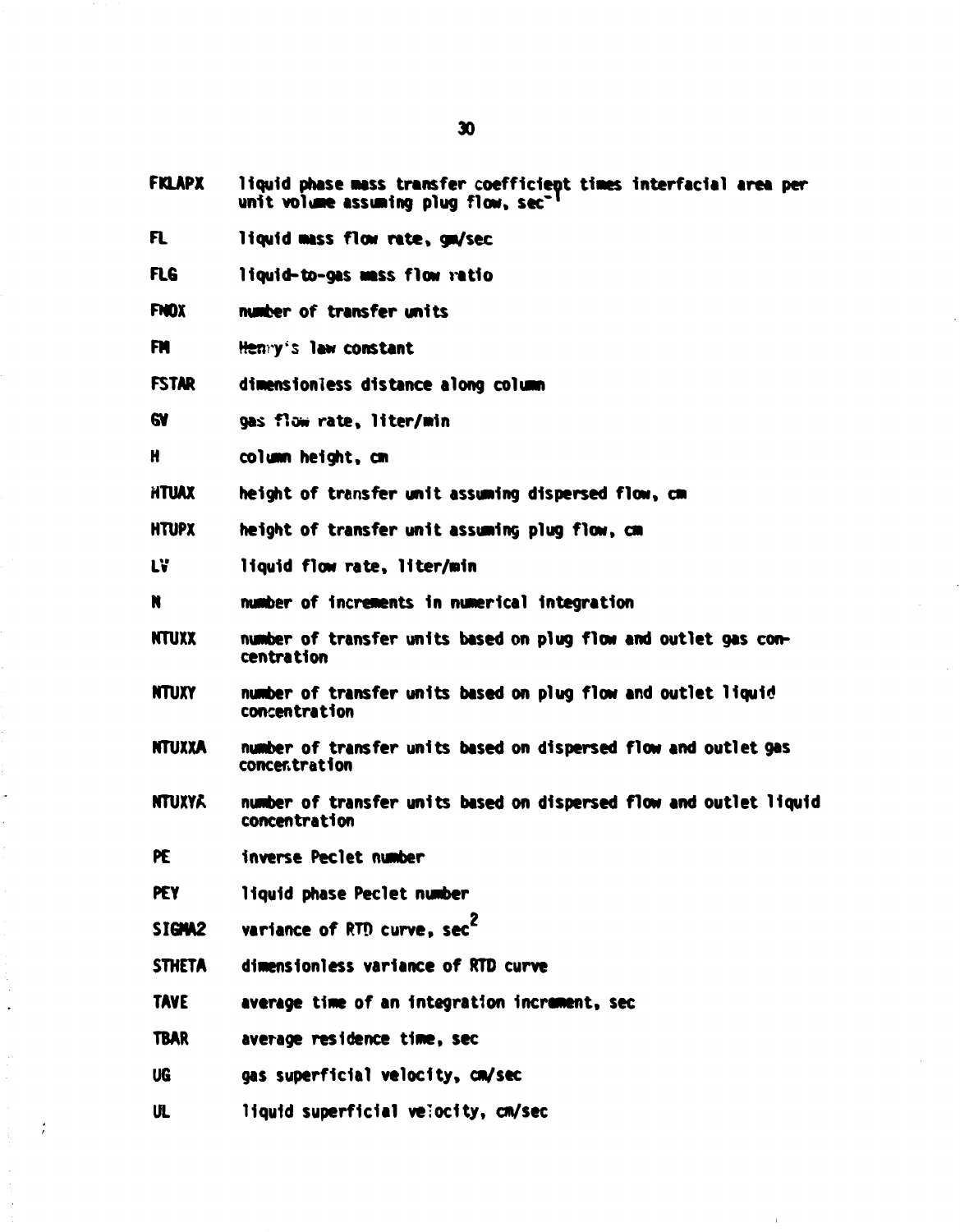**XOUT** dimensionless outlet gas concentration

**YOUT** dimensionless outlet liquid concentration

10.5.1 Liquid Peclet Number Computation

| C          | THIS PROGRAM CALCIRATES THE VARIANCE                  |
|------------|-------------------------------------------------------|
| C.         | AND AVERAGE RESIDENCE TIME GIVEN C AND T DATA POINTS. |
| C          | FROM THIS INFORMATION THE PECLET NUMBER OF THE        |
| C.         | SYSTEM CAN RF CALCILATED.                             |
| C          |                                                       |
|            | DIMENSION T(50), C(50), DELTAT(50), CAVE(50)          |
|            | DIMENSION TAVE(50)                                    |
|            | <b>TYPE 100</b>                                       |
| 100        | FØRMAT(7(/), IX, 'ENTER THE NUMBER OF CONCENTRATION-  |
|            | ITIME POINT PAIRS TO BE USED')                        |
|            | ACCEPT 200,N                                          |
|            | <b>TYPE 101</b>                                       |
| 101        | FORMATCIX, 'ENTER FACH POINT PAIR IN THO              |
|            | I TEN SPACE FIELDS, TIME FIRST')                      |
|            | <b>De 10 I=1.N</b>                                    |
|            | ACCEPT POIST(I) SC(I)                                 |
| 10         | <b>CONTINUE</b>                                       |
|            | DO 11 J=1,N-1                                         |
|            | DELTAT(J)=T(J+1)-T(J)                                 |
|            | $CAVE(J)=CC(J+1)+CC(J))72-$                           |
|            | TAVE(J)=(T(J+1)+T(J))/2.                              |
| 11         | <b>CONTINUE</b>                                       |
|            | TRARN=0.                                              |
|            | TBARD=0.                                              |
|            | SIGMAN=0.                                             |
|            | DØ 12 I=1,N-1                                         |
|            | TRARN=TRARN+TAVE(I)=CAVE(I)=DELTAT(I)                 |
|            | TBARD=TBARD+CAVF(I)*DFLTAT(I)                         |
| 12         | <b>CONTINUE</b>                                       |
|            | TRAR=TBARN/TRARD                                      |
|            | D6 13 1=1.N-1                                         |
|            | SIGMAN=SIGMAN+TAVE(I)*TAVE(I)*CAVF(I)*DFLTAT(I)       |
| 13         | <b>CONTINUE</b>                                       |
|            | SIGMAP=SIGMAN/TBARD-TBAR#TBAR                         |
|            | STHETA=SIGMAP/CTBAR=TBAR)                             |
| 200        | FØRMAT(I3)                                            |
| <b>201</b> | <b>FØRMAT(2F10.4)</b>                                 |
|            | <b>PEU=100.</b><br>PED=0.                             |
|            | $D0 14 1*1,200$                                       |
|            | PE=CPEU+PED)/2.                                       |
|            | F=2.#PF-2.#PF#PE#(1.-EXP(-1./PE))                     |
|            |                                                       |

 $31$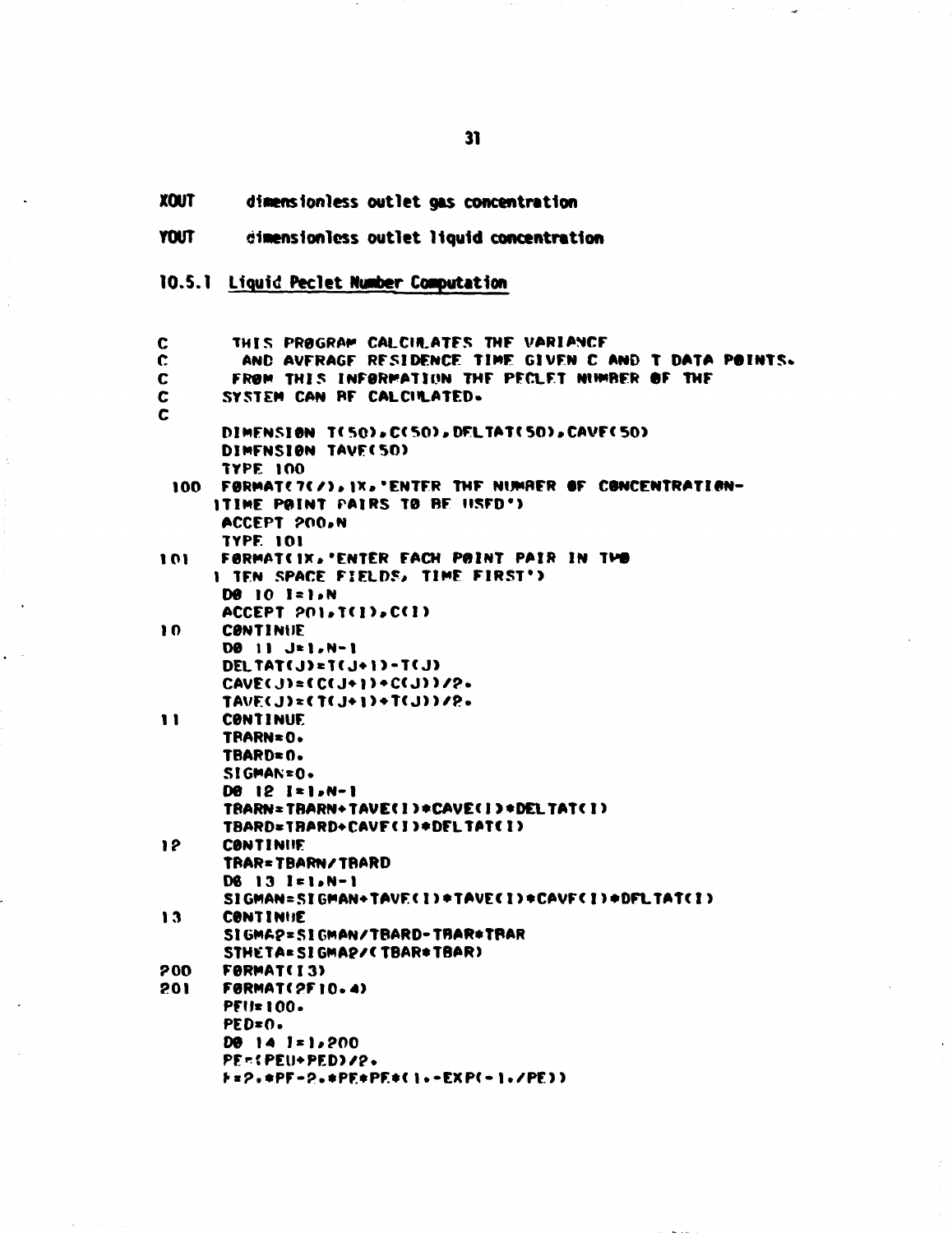|     | <b>TEST=F-STHETA</b>                                 |
|-----|------------------------------------------------------|
|     | IF(ABS(TEST).LEOOOOO1) GOTO 36                       |
|     | IF(TEST) 35,36,37                                    |
| 35  | $PED = PE$                                           |
|     | GOTO 14                                              |
| 37  | $PEU = PE$                                           |
| 14  | <b>CONTINUE</b>                                      |
|     | TYPE 300.PE.F.TEST                                   |
| 300 | FORMATCIX, 'CONVERGENCE FAILURE ON PE', 3E14.6)      |
| 36  | TYPE 400, TBAR, SI GMA2, STHETA, PE                  |
| 400 | <b>FORMATCIX,'TRAR=',FIO.5,/,IX,'SIGMA2=',FIO.5,</b> |
|     | $11.1X$ , 'STHETA=', F10.5, /, 1X, 'PE=', F10.5)     |
|     | <b>STOP</b>                                          |
|     | FND                                                  |

# 10.5.2 Determination of K<sub>L</sub>a

 $\hat{\textbf{v}}$ 

| C<br>, THE FLOWRATES AND THE HENRY'S LAW CONSTANT<br>C<br>REAL LV, NTUXX, NTUXY, NTUXXA, VTUXYA<br>LADE 80<br>FORMATE <sub>1</sub> X, 'ASSIGN A THO DIGIT NUMBER TO THIS RUN')<br>99<br>ACCEPT 333, IAUN<br>PORMATEIZ)<br>333<br><b>TYPE 224</b><br>PORMATILY, HHAT IS THE COLUMN HEIGHT IN CH')<br>224<br>ACCEPT 465,H<br>FORMAT (F18.2)<br>465<br>TYPE 155<br>FORMATC/s/s/s/s1X, "ENTER CLIN, CLOUT, CGIN, CGOUT.<br>190<br>SLV, GV, PEX, PEY, FM, AREA ', /SX, 'FIVE<br><b>S 10 A FINE </b><br>ŸŸPE ZDD.CLIN,CLOUT,CGIN,CGOUT,LY<br>ÁCCEPT 210,CLIN,C[OUT,CGIN,CGOUT,LV<br>TYPE 201, GV, PEX, PEY, FM, AREA<br>$PORMATG_1X_24F_1B_1B_2F_1B_14$<br>200<br>$p$ ORMAT( $\bar{1}$ X, $\bar{3}$ f $\bar{1}$ g, 4)<br>2ei<br>$P0RMAT6 + 10, E0P10, 4)$<br>21F<br><b>FORMAT (SF20.4)</b><br>211<br>ACCEPT 211,GV,PEX,PEY,FM,AREA<br>FLG=LV/GV=831,45<br>FG=GV/AREA=1,202/6%.<br>₽L®LV/AREA®1₽00,/66,<br>3COL®2SQRT(AREA/3.14159)<br>C | $\frac{c}{c}$ | THIS PROGRAM CALCULATES THE VALUES OF KLA |
|-----------------------------------------------------------------------------------------------------------------------------------------------------------------------------------------------------------------------------------------------------------------------------------------------------------------------------------------------------------------------------------------------------------------------------------------------------------------------------------------------------------------------------------------------------------------------------------------------------------------------------------------------------------------------------------------------------------------------------------------------------------------------------------------------------------------------------------------------------------------------------------------------------------------------------------|---------------|-------------------------------------------|
|                                                                                                                                                                                                                                                                                                                                                                                                                                                                                                                                                                                                                                                                                                                                                                                                                                                                                                                                   |               | GIVEN THE IVLET AND CUTLET CONCENTRATIONS |
|                                                                                                                                                                                                                                                                                                                                                                                                                                                                                                                                                                                                                                                                                                                                                                                                                                                                                                                                   |               |                                           |
|                                                                                                                                                                                                                                                                                                                                                                                                                                                                                                                                                                                                                                                                                                                                                                                                                                                                                                                                   |               |                                           |
|                                                                                                                                                                                                                                                                                                                                                                                                                                                                                                                                                                                                                                                                                                                                                                                                                                                                                                                                   |               |                                           |
|                                                                                                                                                                                                                                                                                                                                                                                                                                                                                                                                                                                                                                                                                                                                                                                                                                                                                                                                   |               |                                           |
|                                                                                                                                                                                                                                                                                                                                                                                                                                                                                                                                                                                                                                                                                                                                                                                                                                                                                                                                   |               |                                           |
|                                                                                                                                                                                                                                                                                                                                                                                                                                                                                                                                                                                                                                                                                                                                                                                                                                                                                                                                   |               |                                           |
|                                                                                                                                                                                                                                                                                                                                                                                                                                                                                                                                                                                                                                                                                                                                                                                                                                                                                                                                   |               |                                           |
|                                                                                                                                                                                                                                                                                                                                                                                                                                                                                                                                                                                                                                                                                                                                                                                                                                                                                                                                   |               |                                           |
|                                                                                                                                                                                                                                                                                                                                                                                                                                                                                                                                                                                                                                                                                                                                                                                                                                                                                                                                   |               |                                           |
|                                                                                                                                                                                                                                                                                                                                                                                                                                                                                                                                                                                                                                                                                                                                                                                                                                                                                                                                   |               |                                           |
|                                                                                                                                                                                                                                                                                                                                                                                                                                                                                                                                                                                                                                                                                                                                                                                                                                                                                                                                   |               |                                           |
|                                                                                                                                                                                                                                                                                                                                                                                                                                                                                                                                                                                                                                                                                                                                                                                                                                                                                                                                   |               |                                           |
|                                                                                                                                                                                                                                                                                                                                                                                                                                                                                                                                                                                                                                                                                                                                                                                                                                                                                                                                   |               |                                           |
|                                                                                                                                                                                                                                                                                                                                                                                                                                                                                                                                                                                                                                                                                                                                                                                                                                                                                                                                   |               |                                           |
|                                                                                                                                                                                                                                                                                                                                                                                                                                                                                                                                                                                                                                                                                                                                                                                                                                                                                                                                   |               |                                           |
|                                                                                                                                                                                                                                                                                                                                                                                                                                                                                                                                                                                                                                                                                                                                                                                                                                                                                                                                   |               |                                           |
|                                                                                                                                                                                                                                                                                                                                                                                                                                                                                                                                                                                                                                                                                                                                                                                                                                                                                                                                   |               |                                           |
|                                                                                                                                                                                                                                                                                                                                                                                                                                                                                                                                                                                                                                                                                                                                                                                                                                                                                                                                   |               |                                           |
|                                                                                                                                                                                                                                                                                                                                                                                                                                                                                                                                                                                                                                                                                                                                                                                                                                                                                                                                   |               |                                           |
|                                                                                                                                                                                                                                                                                                                                                                                                                                                                                                                                                                                                                                                                                                                                                                                                                                                                                                                                   |               |                                           |
|                                                                                                                                                                                                                                                                                                                                                                                                                                                                                                                                                                                                                                                                                                                                                                                                                                                                                                                                   |               |                                           |
|                                                                                                                                                                                                                                                                                                                                                                                                                                                                                                                                                                                                                                                                                                                                                                                                                                                                                                                                   |               |                                           |
|                                                                                                                                                                                                                                                                                                                                                                                                                                                                                                                                                                                                                                                                                                                                                                                                                                                                                                                                   |               |                                           |
|                                                                                                                                                                                                                                                                                                                                                                                                                                                                                                                                                                                                                                                                                                                                                                                                                                                                                                                                   |               |                                           |
|                                                                                                                                                                                                                                                                                                                                                                                                                                                                                                                                                                                                                                                                                                                                                                                                                                                                                                                                   |               |                                           |
|                                                                                                                                                                                                                                                                                                                                                                                                                                                                                                                                                                                                                                                                                                                                                                                                                                                                                                                                   |               |                                           |
|                                                                                                                                                                                                                                                                                                                                                                                                                                                                                                                                                                                                                                                                                                                                                                                                                                                                                                                                   |               |                                           |
|                                                                                                                                                                                                                                                                                                                                                                                                                                                                                                                                                                                                                                                                                                                                                                                                                                                                                                                                   |               |                                           |
| C                                                                                                                                                                                                                                                                                                                                                                                                                                                                                                                                                                                                                                                                                                                                                                                                                                                                                                                                 | C             | CALCULATE THE VALUE OF F                  |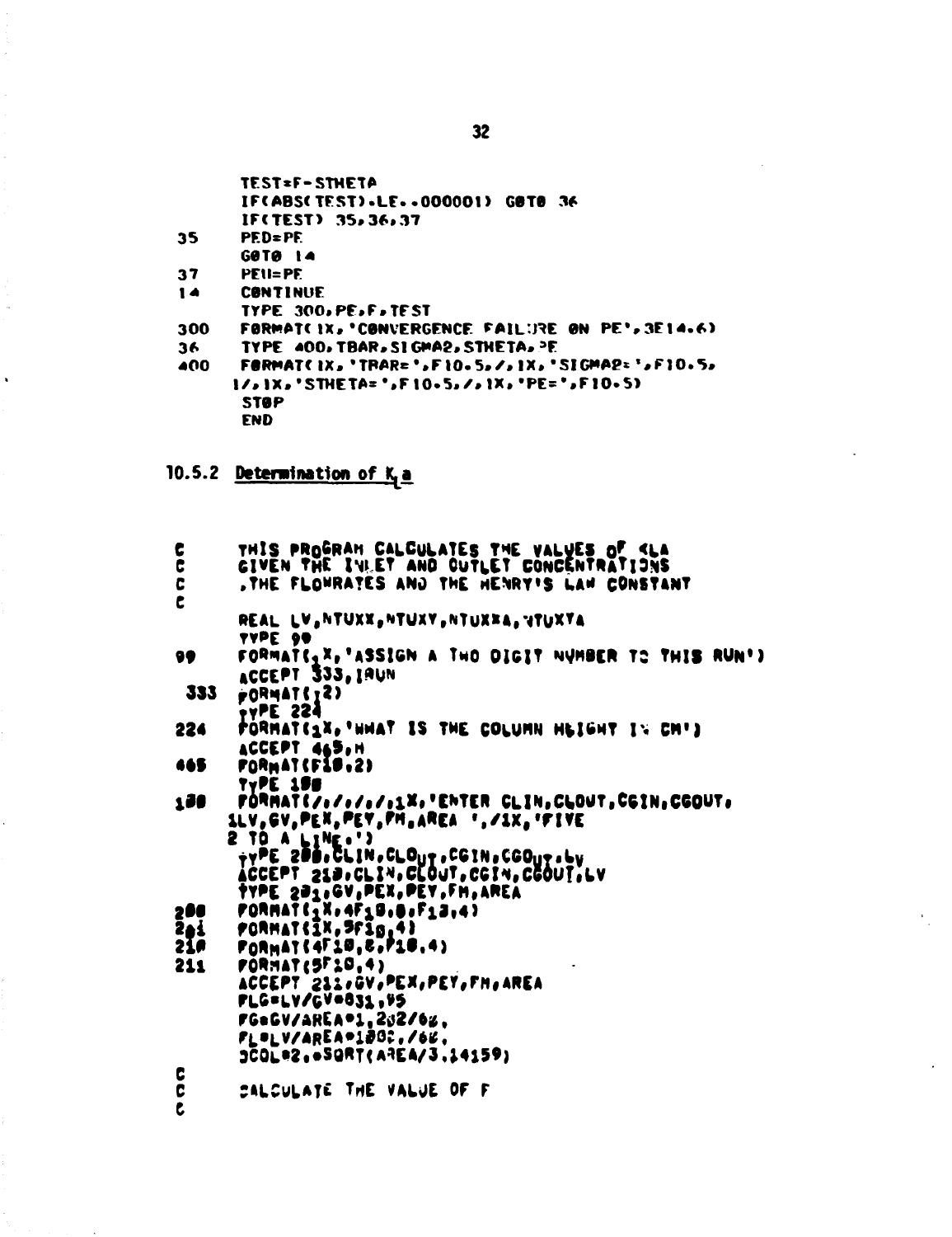F=FMeGV/LV C C CALCULATE THE SUPERFICIAL VELOCITIES C ULPLV/AREAD1004./62. UG#GV/AREA\*1983./65. C č CALCULATE DIMENSIONLESS CONCENTRATIONS AT C EACH END OF COLUMN C CXOUT=CGOUT/CGIN CYINACLIN/CGIN CYOUT=CLOUT/CGIN C IN TERMS OF GENERALIZED CONCENTRATIONS  $\mathbf c$ C xOUTs(CxOUT-FM-GYIN)/(1.-FM-CYIN) VOUT={CYOUT-CYIN}=FH/{1,=FH=CYIN} C IF BOTH PHASES WERE IN PLUG FLOW C C ARGXBABS({F={XQUT-1.}-1.}/XOUT} ARGYBABS((F={YOUT=1,))/(YOUT=F)) NTUXX=ALOG(ARGX)/(1,=F)<br>NTUXY=ALOG(ARGY)/(1,=F) C IF BOTH PHASES ARE AXIALLY DISPERSED C c TUPX=1JO, TUPYRIES, TJX=Ø, T"Y=Ø, DC 16 141,200 TXB(TUPXOTDX)/2, CALL DISP(X, Y, P, TX, PEY, 1, ) TEST = X=xOUT IF (ABS(TEST/XQUT).LE..WADA1) GOTO 36 IF(TEST) 35, 36, 37 TUPX®TX 35 GOTO 10 37 **TCX=TX CONTINUE** 10 TYPE 458.X.XOUT.TX FORMATE1X, 'CONVERGENCE ON X CASE FAILED',/,1X 496  $1, 3E14, 6)$ 36 00 11 jei.200 Tys(TUPy+TOy)/2, CALL DISP(X, Y, F, TY, PEY, 8,) TESTSYNVOUT<br>IF(ADS(TEST),LE,.00291) GOTO 46  $i$ F(TEST) 45,46,47

33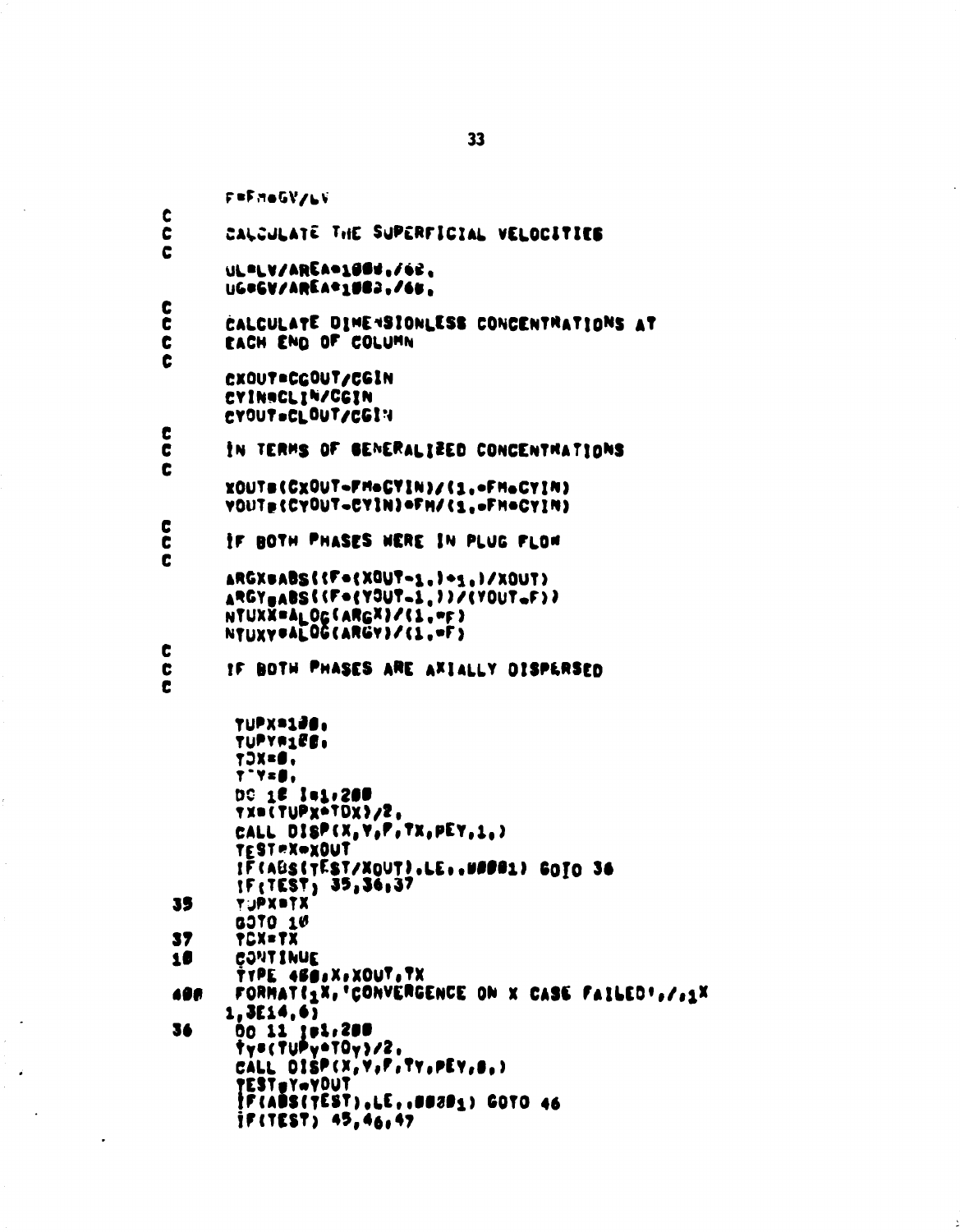| 43  | TOYLYY                                                             |
|-----|--------------------------------------------------------------------|
|     | <b>60TO 11</b>                                                     |
| 47  | TUPYPTY                                                            |
| 11  | <b>CONTINUE</b>                                                    |
|     | TYPE 388.Y.YOUT, TY                                                |
| 580 | PORMAT(1X, CONVERGENCE ON Y CASE FAILED',/.1X                      |
|     |                                                                    |
|     | 1.3E14.6)                                                          |
| 46  | NTUXXANTX                                                          |
|     | <b>NTUXYARTY</b>                                                   |
| C   |                                                                    |
| C   | NOW KGA CAN BE CALCULATED FOR EACH CASE                            |
| C   |                                                                    |
|     |                                                                    |
|     | РКСАРХРЦС/НОМТЧХХ                                                  |
|     | РКСАРҮРЦ БЛНОЦТИХҮ                                                 |
|     | РК3ААХ <b>рUG/МФИТ</b> UХХА                                        |
|     | FRGAAYOUG/MONTUXYA                                                 |
| c   |                                                                    |
| C   | IN TERMS OF KLA                                                    |
| C   |                                                                    |
|     |                                                                    |
|     | РКLАРХОГ <sup>н</sup> фгксарх                                      |
|     | FKLAPYOFHOFKGAPY                                                   |
|     | РКLААХаГ <sup>н</sup> ФГКСААХ                                      |
|     | <b>PKLAAYSFMOFKGAAY</b>                                            |
| C   |                                                                    |
| C   | POR HTU'S IN EACH CASE HE HAVE                                     |
| C   |                                                                    |
|     |                                                                    |
|     | HIUPX=H/NIUXX                                                      |
|     | <b>HIUPYOH/NTUXY</b>                                               |
|     | <b>итлахен/Атихха</b>                                              |
|     | HTUAYON/NTUXYA                                                     |
| C   |                                                                    |
| C   | THAT'S IT GOO CUTPUT TIME                                          |
|     |                                                                    |
|     |                                                                    |
| C   |                                                                    |
|     | TYPE 111, IRUN, FLG, FG, FL, DCOL                                  |
| 111 | FORMAT(/,////////////1X,'RESULTS OP MASS TRANSFER                  |
|     | 1 RUN',12,/,/,1%,'L/GB',F13,4,/,1%,'GFLUXP',F18,4,                 |
|     |                                                                    |
|     | 2' G/CM2=3EC',/ <u>,1X,'LFLUXA</u> ',F18,1,' G/C42=BEC',           |
|     | 3/,1x,'usinG *,P10,2,'ID COLUMN*,/,/,1x,                           |
|     | <b>ATCASE</b><br>XLTH<br><b>NTUY</b><br><b>NTJX</b><br><b>HTUY</b> |
|     | KGA<br>KLA.<br>',/)<br>5.                                          |
|     | type 112, htuxx, htuxy, htupx, htupy, fkgapx, fklapx               |
| 775 | r0RMAT(1%, "PLUG-PLUG",1%, 6r10,5)                                 |
|     |                                                                    |
|     | рүре - 114 «Мүнхха» Мүнхүл» мүндү «Мүндү» РКБААХ» ГКЬ              |
|     | <b>14AX</b>                                                        |
| 114 | PORMAT(1X, 'AXIL-AXIL',1X,6F10.5)                                  |
|     | <b>STOP</b>                                                        |
|     | END                                                                |

34

 $\ddot{\phantom{a}}$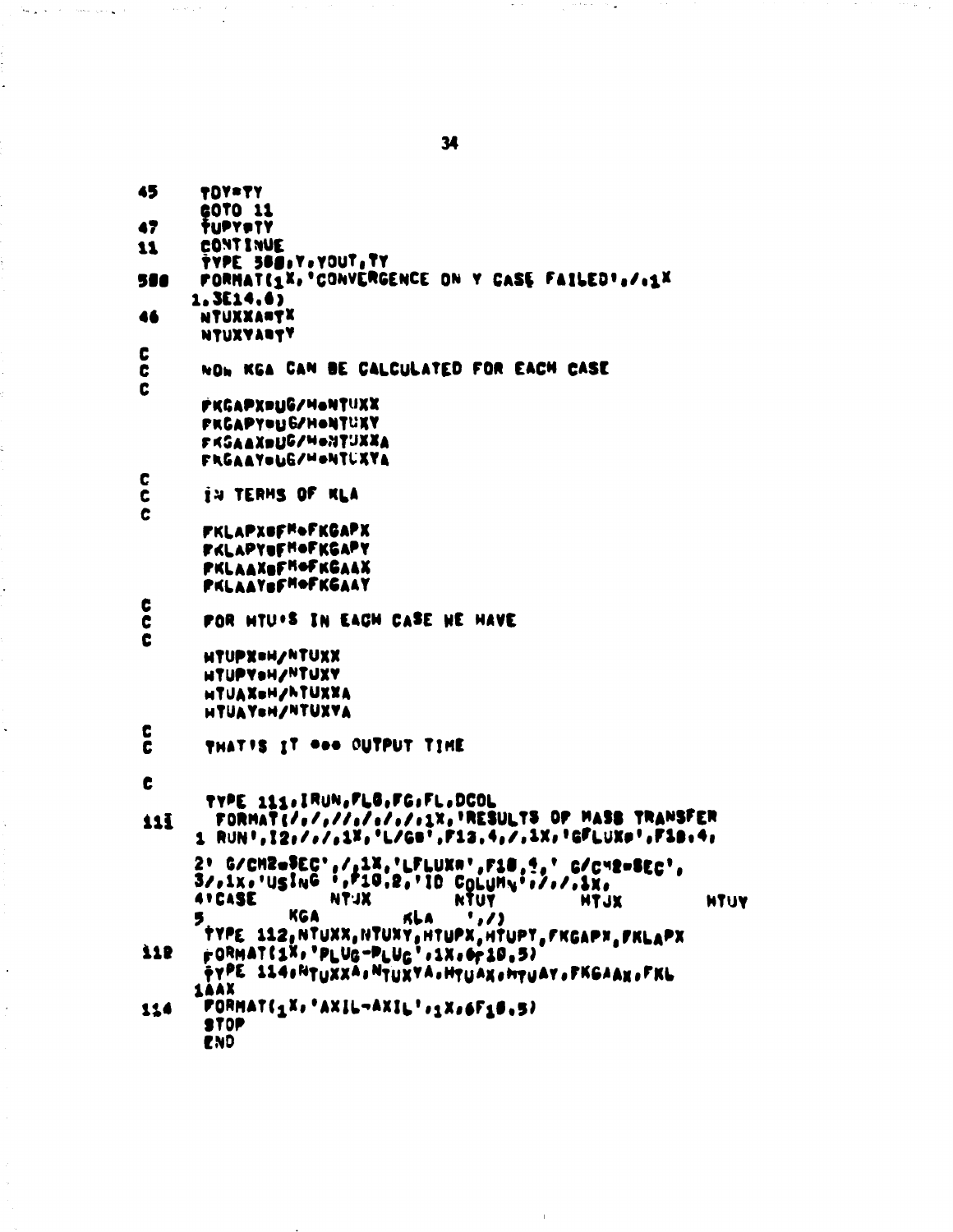10.5.3 Listing of Subroutine DISP

THIS PROGRAM CALCULATES THE VALUES  $\epsilon$ OF X AND Y FOR THE CASE OF THE t č LIQUID DISPERSED AND THE GAS IN C PLUG FLOW FOR EXTRACTION FACTOERS t NOT EQUAL TO ONE. e SUBROUTINE DISP(X,Y,F,FNOX,PEY, #BTAR) DIMENSION HESISPLACSISHHESI HSOFNOXOPEY FKeFNOXePEY=(1,-F) FLA(1)age , LA(2) ##{HS/2, }+\$QRT((HS/2,) ={H\$/2,) =fK)<br>FLA(3) ##{HS/2,}-\$QRT((HS/2,) ={H\$/2,)=FK) JJ 15 Isl.3<br>H(I)=1.+FLA(I)/FNOX CJNT INUE 10 <sub>DN</sub>1#W(S)@FLA(2)@(1,~FLA(3)/PEY)@W(3)@EXP(FLA(3) 1) -(M(3) - LA(3) = (1, - FLA(2)/PEY) - M(2) = EXP(PLA(2) )) DHODNIOH(2) PLA(2) OH(3) FLA(3) DHZ=H(3) PFLA(3) DHJPOH(2) OFLA(2) HH(1) ADH1/DH HH(S) ODHZ/DH HN(3) =DH3/DH xoý, ýs§. 00 11 101.3 YOYON(ISONH(ISOEXP(FLA(ISOZSTAR) xex=HH(1)=ExP(FLA(1)=2STAR) 1 CONTINUE **RETURN END** 

#### 10.6 Nomenclature

column cross-sectional area. cm<sup>2</sup> A

interfacial area per unit packed volume, cm<sup>-1</sup>  $\bullet$ 

dimensionless ordinate on generalized flooding correlation,  $6^{n^2}\nu^{0.2}/g_{\rho_{\Omega}\rho_{\perp}}$  $A^T$ 

concentration of carbon dioxide in phase i, gm/cm<sup>3</sup>  $c_{\mathbf{f}}$ 

 $c_{1}$ dimensionless concentration,  $c_1(z_n)/c_2(0)$ 

dimensionless abscissa on generalized flooding correlation,  $L/G(\rho_{\Omega}/\rho_{\rm{I}})^{1/2}$ 8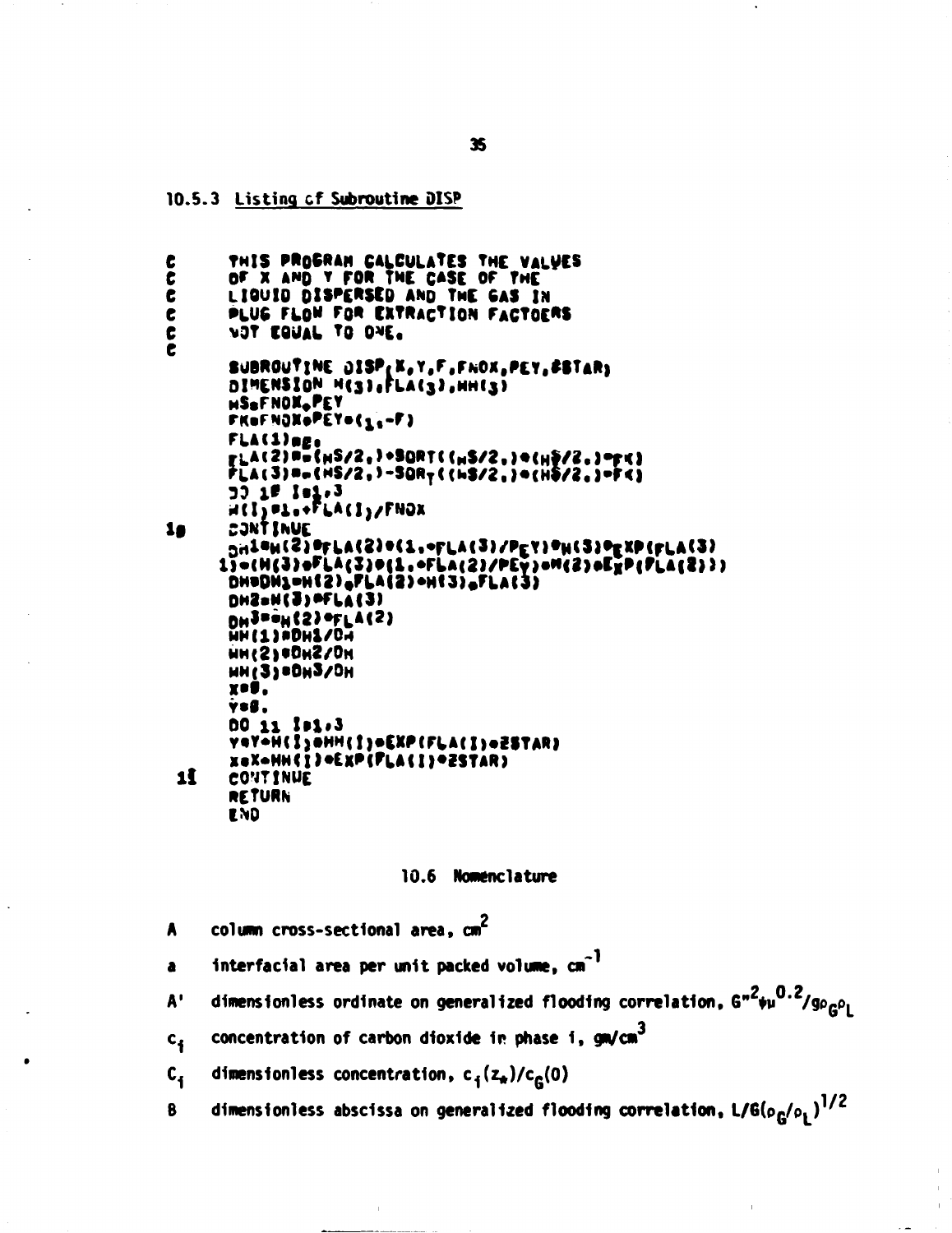E<sub>i</sub> axial dispersion coefficient for phase i, cm<sup>2</sup>/sec **F extraction factor, mUg/u^ g acceleration due to gravity G gas mass superficial velocity, ga/sec G" gas aass flux. gm/cm^-sec 6'** gas volumetric flow rate, liter/min **H collar, height, cm HTU1 height of transfer unit based on phase 1 , H/NTU<sup>1</sup> Kj transfer coefficient for phase 1 , ca/sec L liquid aass superficial velocity, ga/sec I " liquid aiss flux , ga/ca^-sec L'** liquid volumetric flow rate, liter/min **a Henry's law constant based on concentrations NTU{ nuaber of transfer units for phase 1 , K^aH/U^ P\*i Peclet nuaber In phase 1 , HUyEj P pressure, cm H2O AP pressure drop across the column, cm HgO t tine, sec**  *t* **mean residence time, sec &t time Interval , sec T temperature, °K U' uncorrected gas velocity In manufacturer's flooding correlation, cm/sec U1 superficial velocity of phase 1 , cm/sec x** generalized gas phase concentration,  $(C_G - mC_1) / (1 - mC_1)$ **y** generalized liquid phase concentration, m(C<sub>1</sub> - C<sub>1</sub><sup>1</sup>) / (1 - mC<sub>1</sub><sup>2</sup>)

**z distance along column, cm** 

**36**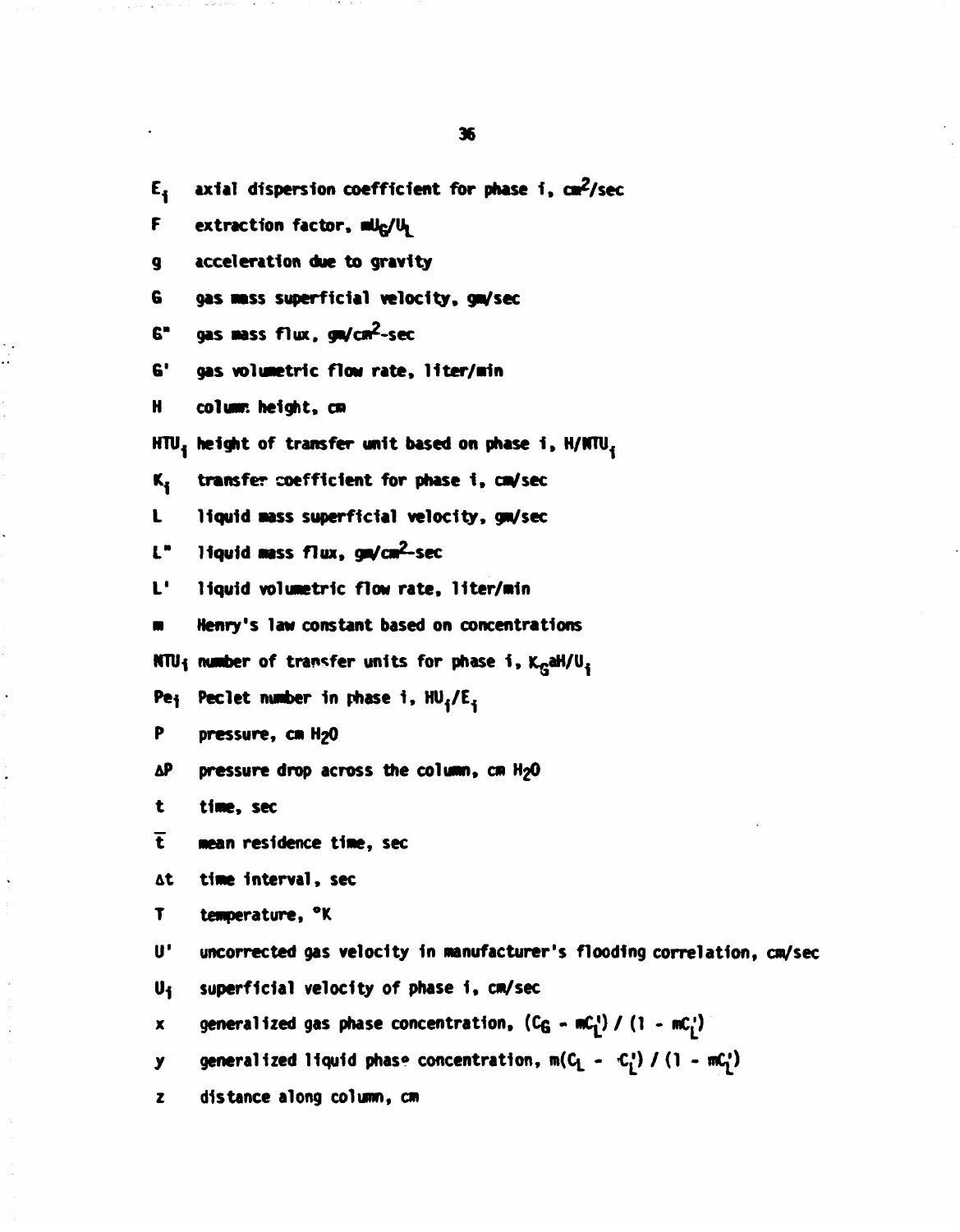dimensionless column height, z/H  $2<sub>1</sub>$ 

# **Sreek Symbols**

- density,  $gn/cm<sup>3</sup>$ p
- viscosity, cp u
- dimensionless time,  $t/\bar{t}$  $\theta$

 $\sigma^2$ variance, sec<sup>2</sup>

 $\sigma_{\rm A}^2$ dimensionless variance

mean standard deviation, sec  $\alpha$ 

#### Subscripts

phase interface, numerical integration interval  $\mathbf i$ 

G gas phase

liquid phase  $\mathbf{L}$ 

at dimensionless time  $\theta$ 

#### 10.7 Literature References

1. Begovich, J.M., and J.S. Watson, "Flooding Characteristics of Goodloe Packing," ORML-TM-5212, pp. 1-29 (January 1976).

2. Bragg, L.B., "Goodloe Column Packing: A New Knit Packing Material for Vapor Liquid Contacting Operations," Ind. Eng. Chem., 49, 1062 (1957).

3. Chao, E.I., R.J. Bertolami, J-L.P. Varlet, and G.R. Wilkes, "Flooding and Mass Transfer in Goodloe-Packed Columns," ORML/MIT-234 (May 1976).

4. Choi, W.M., R.C. Michel, and L-L.P. Varlet, "Flooding in Columns Filled with High Efficiency Packings," ORML/MIT-223 (February 1976).

5. Dunn, W.E., et al., "Longitudinal Dispersion in Packed Gas-Absorption Columns," I&EC Fund., 16(1), 116 (1977).